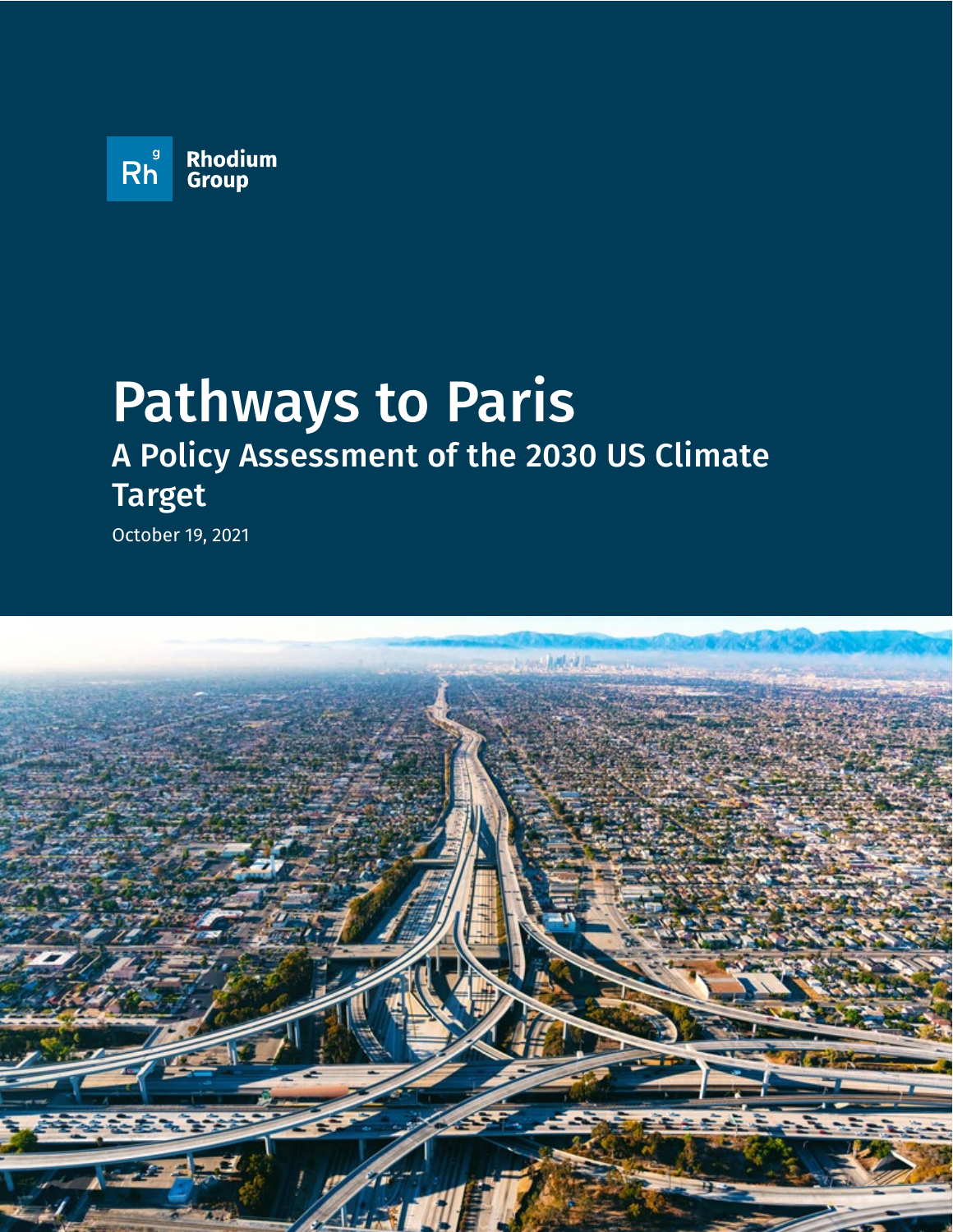NEW YORK | CALIFORNIA | HONG KONG | PARIS



# Pathways to Paris A Policy Assessment of the 2030 US Climate Target

October 19, 2021

**John Larsen, Ben King, Emily Wimberger, Hannah Pitt, Hannah Kolus, Alfredo Rivera, Naveen Dasari, Claire Jahns, Kate Larsen, Whitney Herndon**

Prepared for the William and Flora Hewlett Foundation and the Linden Trust for Conservation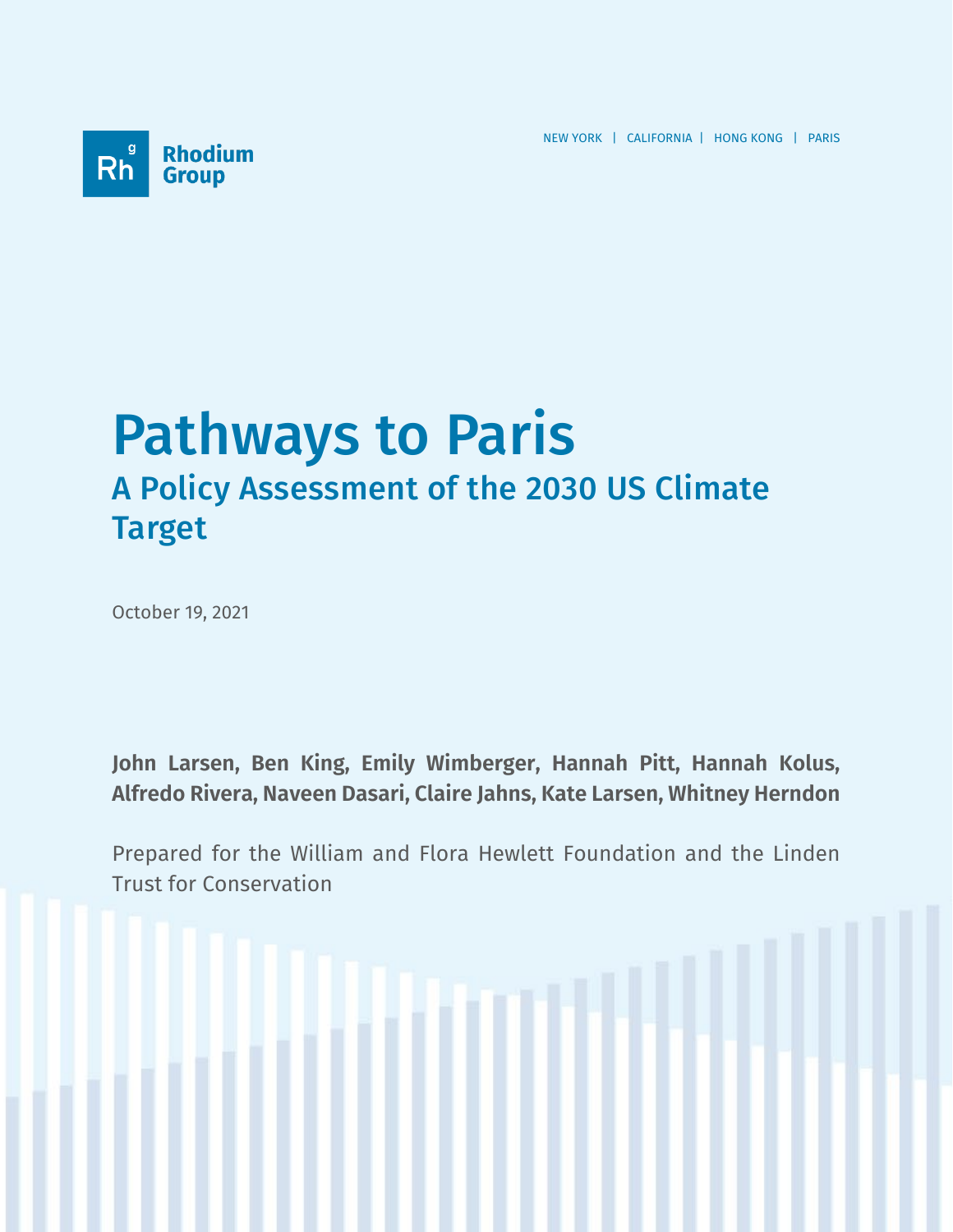# Table of Contents

About this Report 1 Executive Summary 3 Raising Climate Ambition 6 The US Emissions Gap 9 A Policy Pathway to 50% by 2030 12 Delivering the 2030 Target 16 Additional Policy Opportunities 26 The Road Ahead 30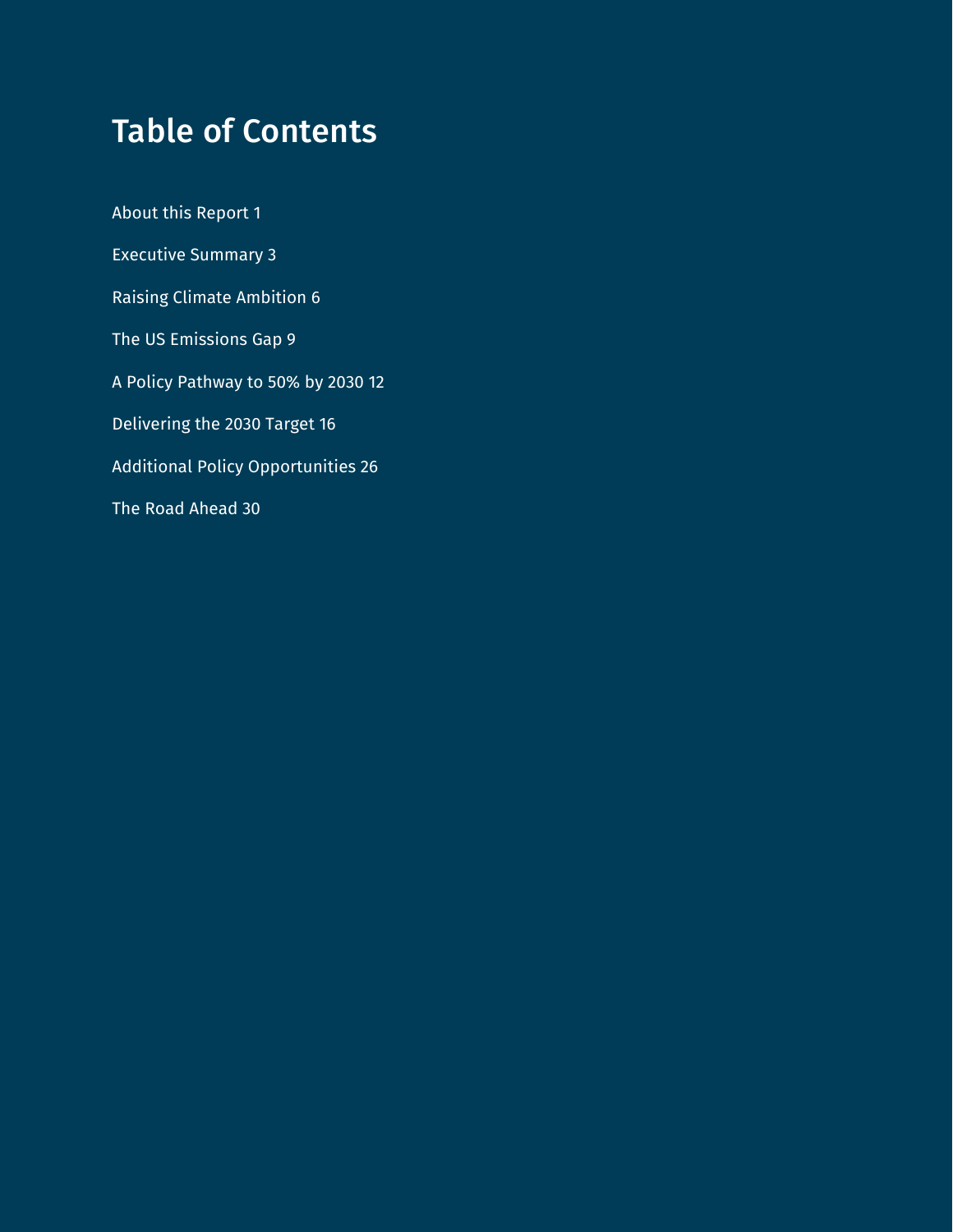# About this Report

The William and Flora Hewlett Foundation and the Linden Trust for Conservation commissioned Rhodium Group to conduct an independent assessment of whether or not the US can achieve its climate target of cutting net GHG emissions by 50-52% below 2005 levels in 2030, and if so, what does a policy pathway to the target look like? The research was performed independently, and the results presented in this report reflect the views of the authors and not necessarily those of the Hewlett Foundation or the Linden Trust.

# About Rhodium Group

Rhodium Group is an independent research provider combining economic data and policy insight to analyze global trends. Rhodium's Energy & Climate team analyzes the market impact of energy and climate policy and the economic risks of global climate change. This interdisciplinary group of policy experts, economic analysts, energy modelers, data engineers, and climate scientists supports decision-makers in the public, financial services, corporate, philanthropic and nonprofit sectors. More information is available at [www.rhg.com.](http://www.rhg.com/) 

### About the Authors

[John Larsen](https://rhg.com/team/john-larsen/) is a Director at Rhodium Group and leads the firm's US energy systems and policy research. John specializes in analysis of national and state clean energy policy and market trends. Previously, John worked for the US Department of Energy's Office of Energy Policy and Systems Analysis where he served as an electric power policy advisor.

[Ben King](https://rhg.com/team/ben-king/) is a Senior Analyst with Rhodium Group's Energy & Climate practice. Ben leads research projects focused on the effects of policy and economic changes to the US energy system, particularly in the power and industrial sectors. Prior to joining Rhodium, Ben was an analyst in the U.S. Department of Energy's Office of Energy Efficiency and Renewable Energy (EERE),

where he worked on demand-side efficiency analysis and electricity market policy.

[Emily Wimberger](https://rhg.com/team/emily-wimberger/) is a Climate Economist with Rhodium Group's Energy & Climate practice. Emily analyzes the economic impact of climate change and policy responses, with an emphasis on the transportation sector. Prior to Rhodium, Emily served as the Chief Economist for the California Air Resources Board where she analyzed the economic impact of California's portfolio of climate change and air quality policies and programs with a focus on carbon markets and transportation.

[Hannah Pitt](https://rhg.com/team/hannah-pitt/) is a Senior Analyst with Rhodium's Energy & Climate practice. Hannah focuses on analysis of key developments in US and global energy and climate policy. She leads the development o[f Rhodium's](https://rhg.com/impact/us-climate-service/)  [Climate Service,](https://rhg.com/impact/us-climate-service/) which provides clients access to state, federal and international energy and greenhouse gas emissions data and research. Before joining Rhodium, Hannah worked as a Senior Policy Analyst at the Center for Clean Air Policy, a nonprofit think tank in Washington, D.C.

[Hannah Kolus](https://rhg.com/team/hannah-kolus/) is a Research Analyst with Rhodium Group's Energy & Climate practice, focusing on US energy markets and policy. Before joining Rhodium, Hannah worked with global land models and output at the Jet Propulsion Laboratory and researched historical climate at Northern Arizona University.

[Alfredo Rivera](https://rhg.com/team/alfredo-rivera/) is a Research Analyst with Rhodium Group's Energy & Climate practice, focusing on global greenhouse gas emissions trends and energy policies. Alfredo joined Rhodium from Goldman School of Public Policy at the University of California, Berkeley where his research focused on distributed energy.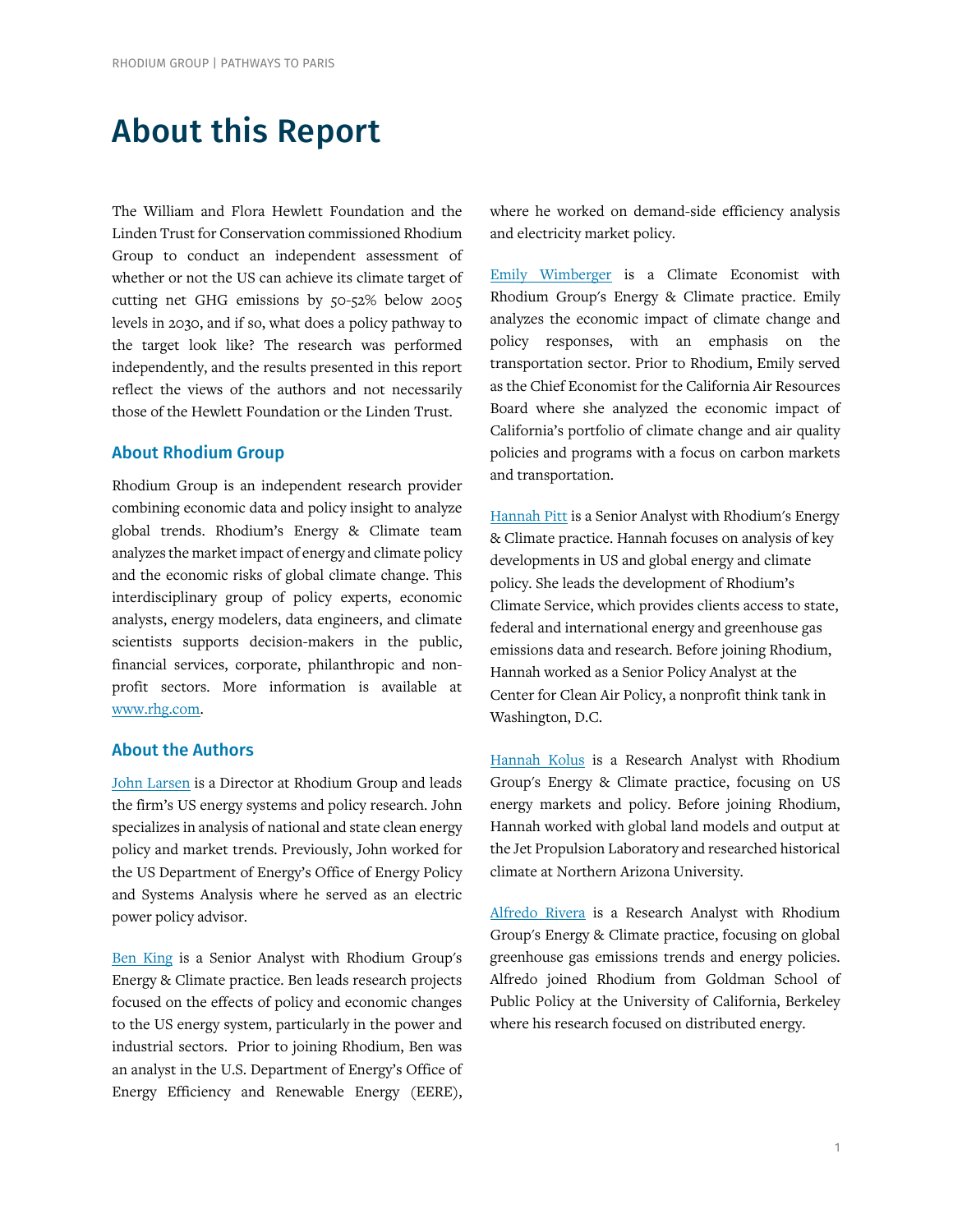[Naveen Dasari](https://rhg.com/team/naveen-dasari/) is a Research Analyst with Rhodium Group's Energy & Climate practice, focusing on US energy markets and policy. Naveen applies energy system modeling to quantify the effects of US energy and climate policies. Naveen holds a Bachelor's degree in Economics from the University of Southern California and a Master's degree in Development Practice with a focus on environmental economics and quantitative analysis from Columbia University.

Claire Jahns is a Senior Advisor on contract with Rhodium Group's Energy & Climate practice. Claire is a strategy consultant who partners with non-profit organizations, state and local governments, and research institutions to advance climate change and conservation initiatives for agriculture, forestry, and biodiversity. She is a Senior Advisor to the U.S. Climate Alliance, where she focuses on policy advancement for Alliance member states and strategy and partnerships for the Natural and Working Lands program.

[Kate Larsen](https://rhg.com/team/kate-larsen/) is a Director at Rhodium Group and leads the firm's ClimateDeck data service and international climate policy research. Kate specializes in analysis of the impacts of clean energy policy on US and international greenhouse gas emissions and strategies for decarbonizing the global economy. Prior to joining Rhodium, Kate worked at the White House Council on Environmental Quality where she was Deputy Director for Energy and Climate Change and helped develop President Obama's Climate Action Plan. From 2007 to 2013, Kate worked in the Office of Climate Change at the US Department of State, serving as a lead US negotiator in the United Nations climate negotiations.

[Whitney Herndon](https://rhg.com/team/whitney-herndon/) is an Associate Director at Rhodium Group and manages the firm's US energy research. Whitney manages a team of analysts that use a range of energy and economic models to analyze the impact of policy proposals and market shifts on the US energy system and macroeconomy. She leads Rhodium's emerging clean technology research. Her expertise includes carbon capture, energy and electric power systems modeling, and economy-wide decarbonization.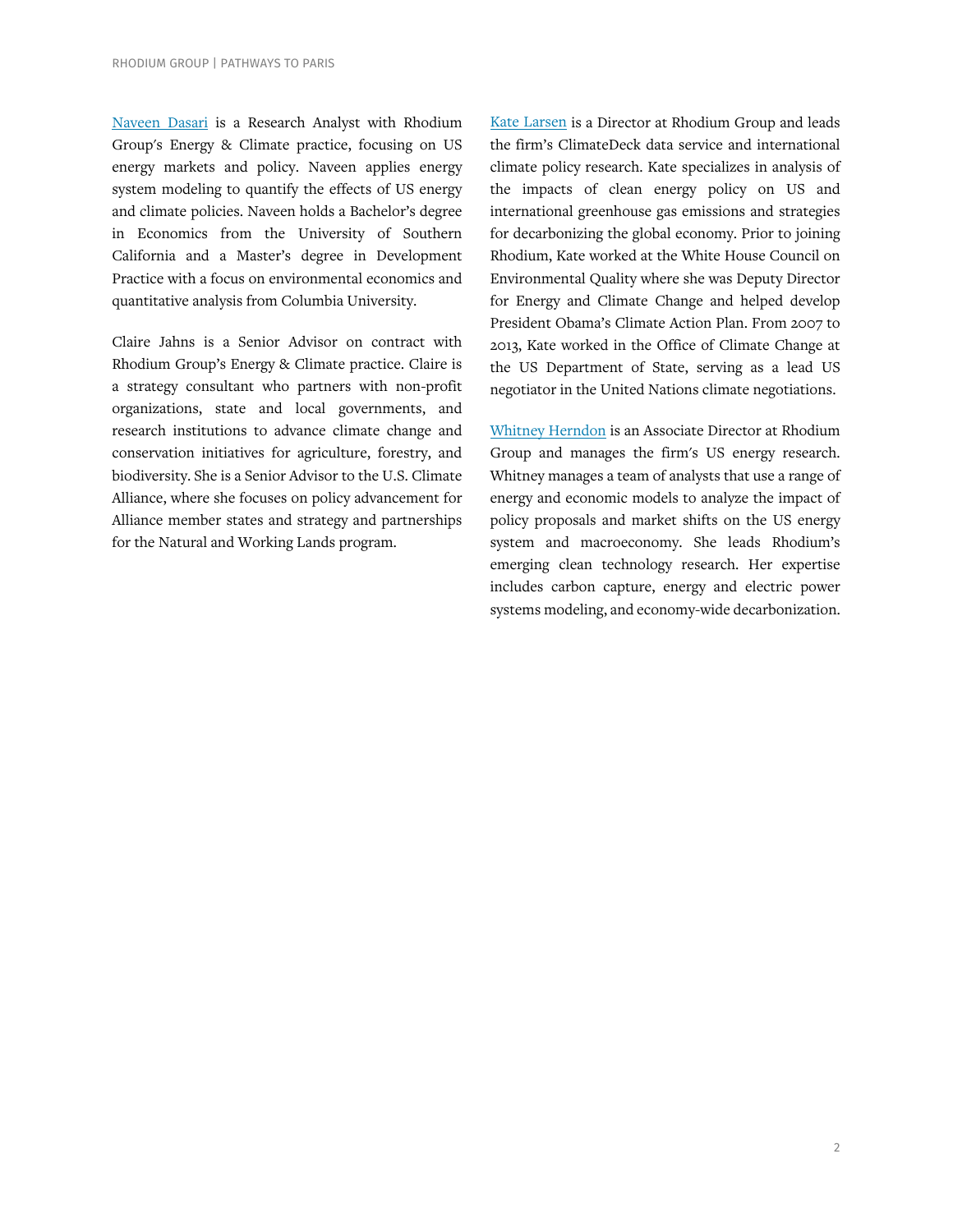# Executive Summary

Over the course of this year, the impacts of climate change have become more immediate and tangible. A cascade of natural disasters—floods, hurricanes, wildfires, droughts, and extreme heat —have touched nearly every corner of the US. Meanwhile, it's clearer than ever that the planet is on track for even more intense impacts in the decades ahead if action isn't taken soon to avoid the worst climate damages.

President Biden campaigned on a platform that prioritized action on climate change. Now in office, the Biden administration has taken a wholeof-government approach to the issue, placing staff in key agencies to coordinate federal efforts to cut emissions. As part of this effort, President Biden submitted a nationally determined contribution (NDC) under the Paris Agreement, pledging the US will cut net greenhouse gas (GHG) emissions in the range of 50-52% below 2005 levels by 2030.

Meanwhile, congressional leaders are shepherding a major infrastructure package and a multi-trillion dollar spending bill towards the finish line. The two bills combined have the potential to be the largest action ever taken to abate climate change in US history. In a few weeks, world leaders will meet in Glasgow, Scotland for the UN Climate Change Conference (COP26) to enhance global action and limit warming to 1.5 degrees Celsius. As other countries step to the plate with bold ambition, they will need to be able to trust that the US can deliver on its 2030 promise of a 50-52% reduction.

This report aims to provide an independent, objective, and policy-focused assessment of the US 2030 target. We combine our knowledge of the US economy, energy systems, and policy design with state-of-the-art modeling tools to comprehensively answer two questions: Can the US cut net GHG emissions by 50-52% by 2030 and if so, what does a policy pathway to the target look like?

We consider actions by all key actors in the US federal system, including legislation under construction in Congress, regulations and other actions that can be taken by the Biden administration and key departments, as well as actions by climate-leading states and corporations. The suite of policies we consider is not intended to be exhaustive. Instead, it represents a series of actions that can be reasonably expected to occur over the next nine years if leaders in all levels of government work in earnest to address climate change. Based on this analysis, here is a summary of our key findings.

# Without new action, the US will not meet its 2030 target

Under current policy as of May 2021, with no new action, the US is on track to reduce GHG emissions 17- 25% below 2005 levels in 2030. The range reflects uncertainty around energy markets, clean technology costs and the ability of natural systems to remove carbon from the atmosphere. This leaves a gap of 1.7-2.3 billion metric tons of emission reductions required to achieve the US target in 2030 (Figure ES1). The gap is roughly equal to all 2020 emissions from the transportation sector on the low end and all emissions from electric power and agriculture combined on the high end.

While the challenge of closing the gap is daunting, achieving the target is in line with what's required to avoid the worst impacts of climate change. Not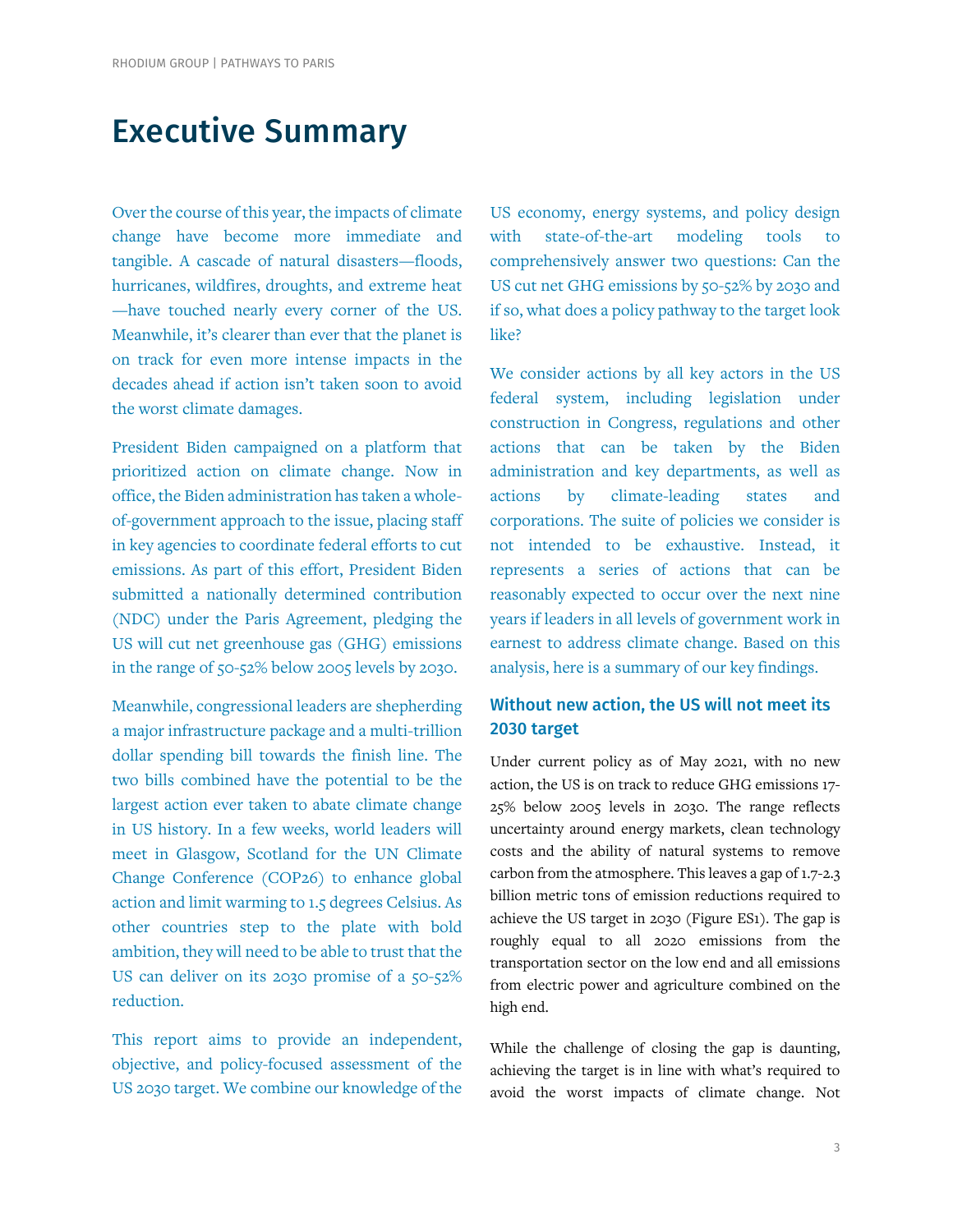FIGURE ES1 The US emissions gap, 2005-2030





Source: Rhodium Group

following through on this commitment risks undermining the credibility of the US and reduces the chances of an ambitious multilateral response to climate change.

# Joint action by Congress, the executive branch, and subnational leaders can put the 2030 target within reach, but all must act

Our analysis demonstrates that meeting the US's 2030 target is achievable, if Congress, the executive branch, and subnational leaders all take a series of practical and feasible policy actions—what we refer to as our "joint action" scenario (Figure ES2). This scenario represents passage this year of the infrastructure bill and budget reconciliation package in Congress, coupled with a steady stream of standards and regulations by federal agencies and accelerated action by leading states and companies. Combined, these actions can cut US net GHG emissions to 45-51% below 2005 levels in 2030.

At each level of government, we identify practical policy actions under clearly established authorities (where applicable) that, if pursued on reasonable timelines, can help achieve the target. No one level of government alone can deliver on the target. None of the policies we

identify are novel or new, and all federal regulatory action can be implemented with existing legal authority. To close the emissions gap, agencies and states will need to pursue new actions at a pace, scope, and level of ambition that has not been seen to date, but which are also practical and within reach.

# Action across all sectors of the economy is required to achieve the 2030 target

We find that the biggest opportunities for emission reductions in this decade reside in the electric power sector—covering 39-41% of total reductions achieved in the joint action scenario. If actions to cut electric power sector emissions are not successful, then achieving the 2030 target may not be possible. Even so, achieving the target will require successful emission reduction actions across all sectors of the US economy, not just the power sector, as well as increased natural and technological removal of carbon from the atmosphere.

# Achieving the 2030 target can also cut harmful air pollutants and consumer bills

Getting US emissions on track to reach the 2030 target can be done with little cost to consumers. Long-term tax credits, investments in energy efficiency and other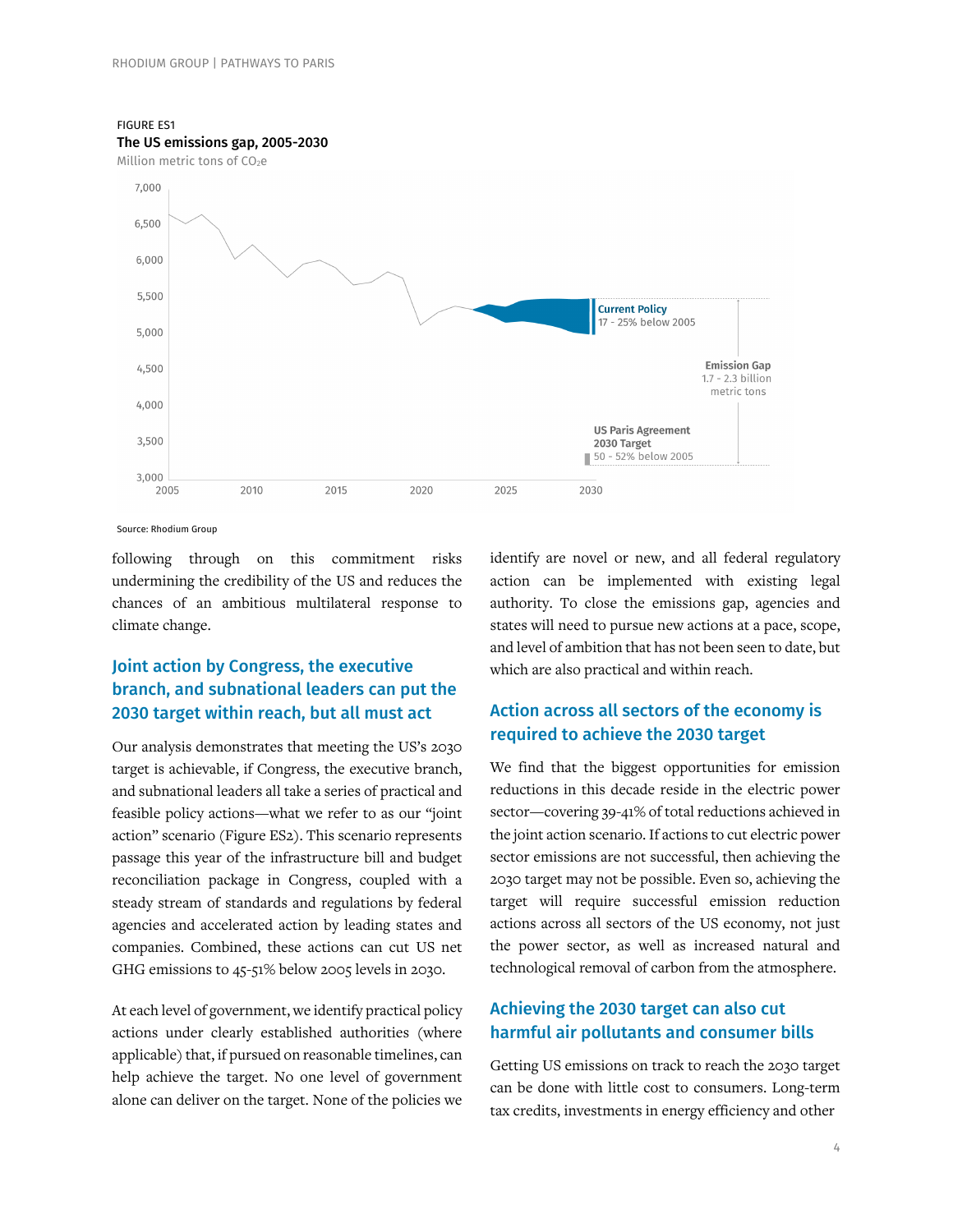#### FIGURE ES2



US net GHG emissions trajectory, 2020-2030

Million metric tons of CO<sub>2</sub>e

factors cushion consumers from price increases associated with new standards and regulations. On a national average basis, households save roughly \$500 a year in energy costs in 2030 in our joint action scenario. Many policy actions that cut emissions also reduce harmful air pollutants. For example,  $SO<sub>2</sub>$  emissions in the electric power sector decline to near zero by 2030.

# If Congress fails to act, the 2030 target may be in jeopardy

Congressional action is critical to achieving the 2030 target for two reasons. First, measures in the infrastructure and budget packages can enable and accelerate clean technology deployment and on their own cut emissions significantly. Second, those same programs reduce consumer and compliance costs of federal and state actions that, combined with congressional actions, put the target within reach. Without the cost reduction assistance of congressional actions, federal and state leaders will face higher technical and political hurdles as they pursue the ambitious policies required to get to the 50-52% target. Congressional investments in emerging clean

technologies will also drive innovation to enable the next wave of decarbonization after the 2030 target is reached.

# Achieving the target will be a historic feat but is only halfway to the net-zero finish line

If all actors successfully pursue all aspects of the joint action scenario and achieve the 2030 target, it will represent one of the most monumental national achievements in recent decades. Even then, achieving the ambitious goal puts the nation just halfway to the longer-term goal of net-zero emissions by mid-century, which is the level required for the US to play its role in a robust global response to the threat of climate change. Getting to net-zero will require new policies and the commercial scale-up of a suite of emerging technologies like clean hydrogen, direct air capture, and advanced zero-emission electric generation, as well as continued electrification of transportation and buildings. Without near-term progress on these fronts in the years ahead, closing the gap to net-zero emissions by 2050 will be even more challenging than getting to the 2030 target.

Source: Rhodium Group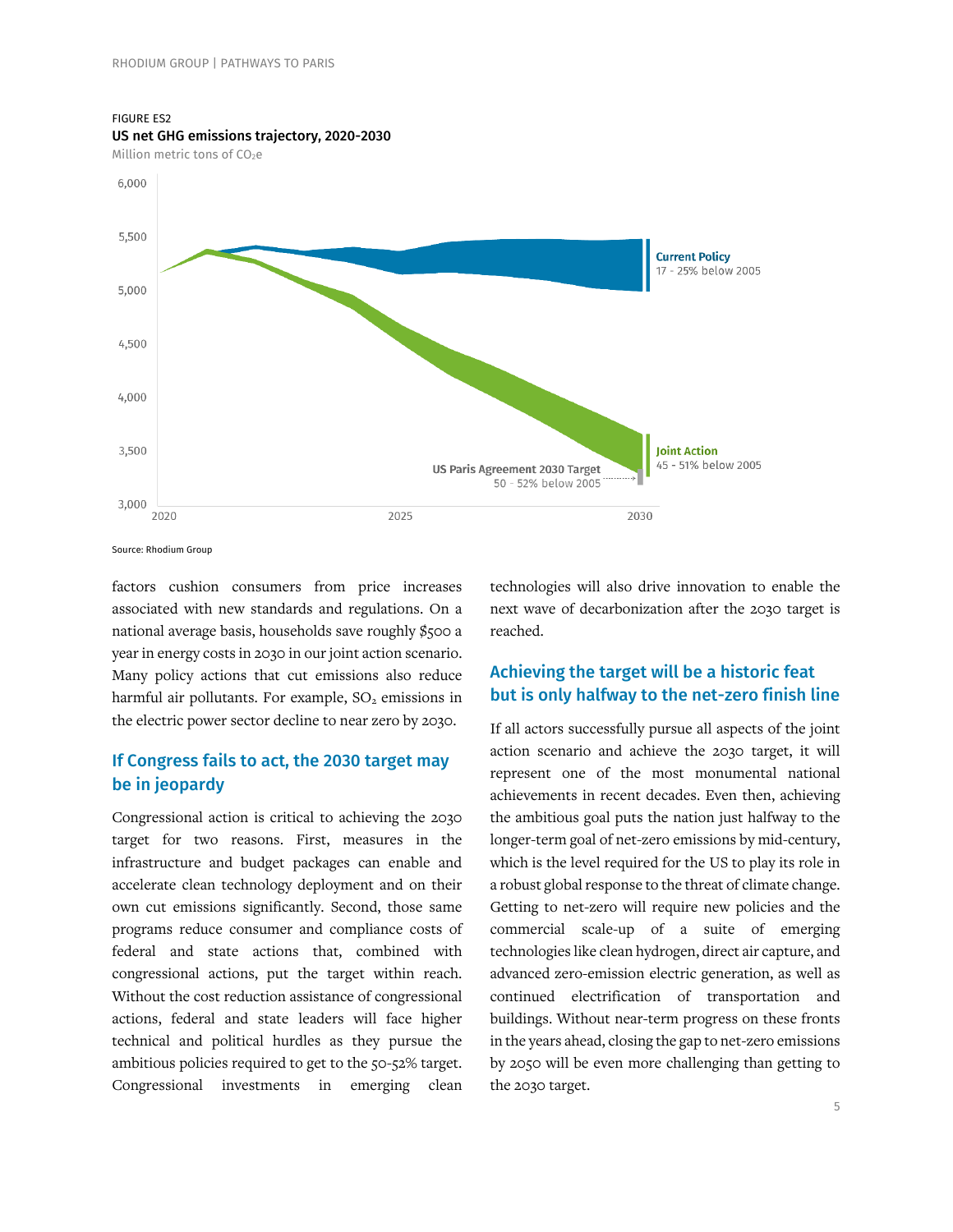# CHAPTER 1 Raising Climate Ambition

The impacts of a changing climate are being felt across the US. Atmospheric concentrations of carbon dioxide  $(CO<sub>2</sub>)$  have surpassed 410 parts per million (PPM) as world continues to emit more than [50 billion tons](https://www.bloomberg.com/graphics/climate-change-data-green/emissions.html) of greenhouse gases each year. The resulting increase in global temperatures have made the past seven years the Earth's [warmest on record.](https://www.noaa.gov/news/2020-was-earth-s-2nd-hottest-year-just-behind-2016) Ninety-nine percent of the Western US [is in a drought,](https://droughtmonitor.unl.edu/CurrentMap/StateDroughtMonitor.aspx?West) with nearly 60% suffering through a drought that the US government classifies as either extreme or exceptional. A heat wave this summer resulted in [hundreds of premature deaths](https://www.nytimes.com/interactive/2021/08/11/climate/deaths-pacific-northwest-heat-wave.html) in the Pacific Northwest. As of early October, 2021 had already become the third most active hurricane season in the Atlantic on record. Hurricane Ida delivered record rainfall across the eastern US, with flooding that contributed to nearly 100 deaths. No individual extreme weather event can be attributed entirely to climate change, but there is growing scientific consensus that a warmer climate increases the frequency and severity of a range of extreme events, from heat waves to hurricanes. In its Sixth Assessment Report released in September, the Intergovernmental Panel on Climate Change (IPCC) warned that these increases in frequency and severity will continue unless the worl[d significantly reduces emissions](https://www.ipcc.ch/report/ar6/wg1/downloads/report/IPCC_AR6_WGI_SPM.pdf) over the next few decades.

In the [2015 Paris Agreement,](https://unfccc.int/sites/default/files/english_paris_agreement.pdf) countries set a collective goal of "holding the increase in the global average temperature to well below 2°C above pre-industrial levels and pursuing efforts to limit the temperature increase to 1.5°C above pre-industrial levels, recognizing that this would significantly reduce the risks and impacts of climate change." In a [2018 report,](https://www.ipcc.ch/sr15/chapter/spm/)  the IPCC estimated that limiting global temperature increase to 1.5°C would require the world reaching netzero emissions between 2045 and 2055, with a 40-60% reduction below 2010 levels by 2030.

In April 2021, in an effort to both re-establish US credibility on climate and increase global ambition in the hopes of achieving a 1.5°C temperature target, the Biden administration announced a [new US target](https://www4.unfccc.int/sites/ndcstaging/PublishedDocuments/United%20States%20of%20America%20First/United%20States%20NDC%20April%2021%202021%20Final.pdf) of a 50-52% reduction in US GHG emissions below 2005 levels by 2030 (the [equivalent](https://rhg.com/research/climate-ambition-us-ndc/) of a 47-49% reduction from 2010 levels). This nationally determined contribution (NDC) announcement came only days before President Biden hosted a Leaders Summit on Climate, where the world's 17 largest economies and GHG emitters gathered to discuss new commitments to ramp up ambition in 2030 under the Paris Agreement.

The Biden administration has indicated it plans to take a whole-of-government approach to reach this target. Within a week of taking office, President Biden released an Executive Order establishing climate change as a core priority in both domestic and international policy and calling on all federal agencies and institutions to integrate climate change across their portfolios. This was followed by a wave of nominations of climate experts to high-level positions at nearly every federal agency.

Congress has also ramped up its climate focus. In 2020, the [Senate's Special Committee on the Climate Crisis](https://www.democrats.senate.gov/climate-report) and the [House Select Committee on the Climate Crisis](https://climatecrisis.house.gov/report) both released roadmaps for prioritizing climate action in Congress over the coming years. In contrast to the focus on comprehensive cap-and-trade legislation that dominated Congress a decade ago, today's vision instead focuses on a more modular approach, targeting key sectors, and ramping up federal spending to support parallel regulatory efforts by federal agencies and US states.

# Can the US cut emissions by 50-52%?

Can this renewed focus on climate action both within the executive branch and in Congress deliver on the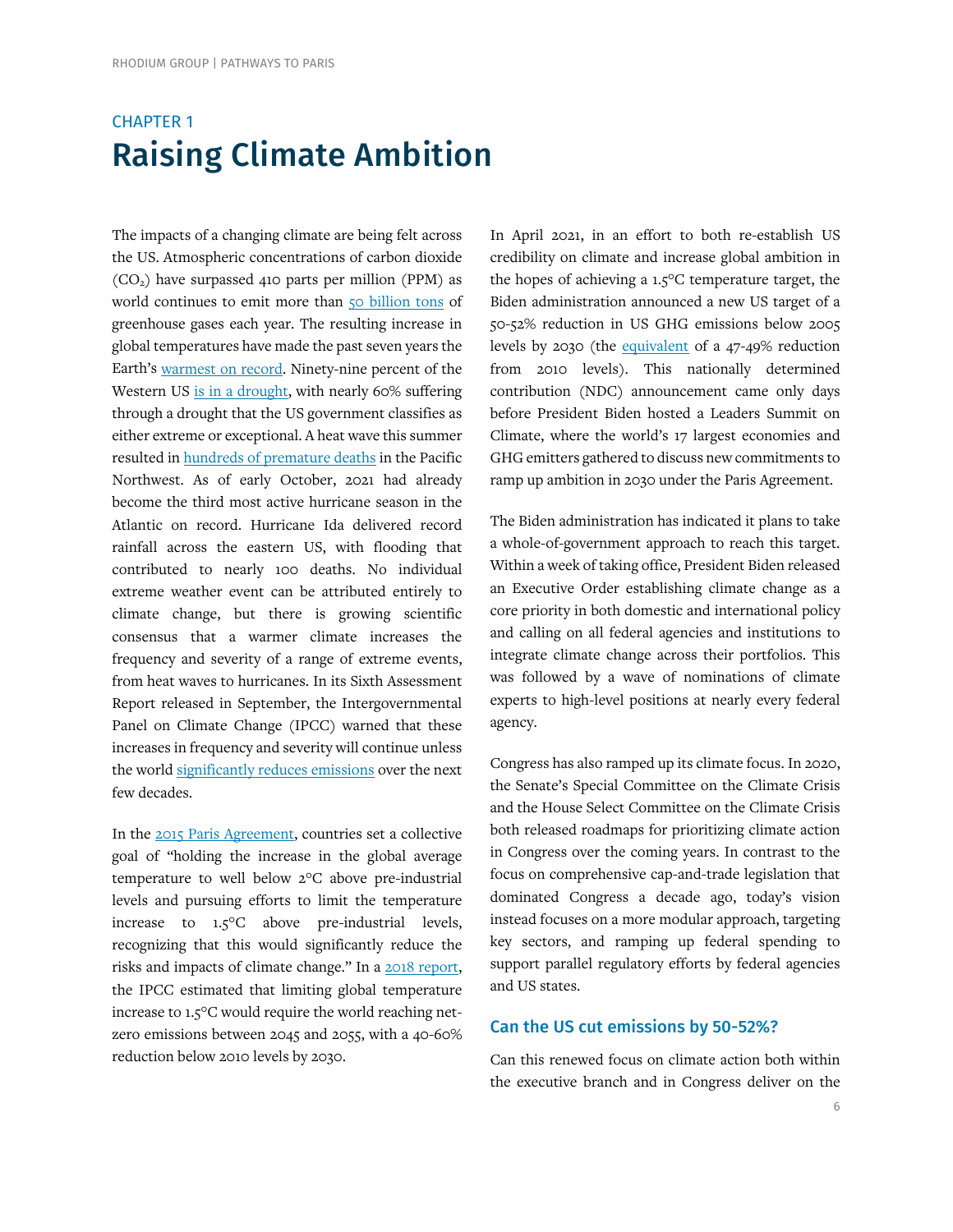Biden administration's new international commitment? The goal of this report is to determine whether a 50-52% reduction is achievable and, if so, what achieving the target might look like. While some studies examine the energy system transformation pathways required to meet a net-zero goal by mid-century, and others demonstrate what may occur when key energy system changes are assumed to materialize in time to contribute to achieving emission targets, we take a different approach. This analysis employs a policyfocused methodology where we model scenarios consisting of actual policies contained in proposed legislation, pursued through well-established executive authorities, or taken by subnational actors, and consider their aggregate impact.

For example, we model fuel economy standards and electric vehicle (EV) tax incentives instead of assuming EVs make up an increasing share of vehicle sales. This policy-focused approach allows for granular representation of possible actions to meet the 2030 target and a clearer picture of what achieving the target might look like.

Climate action in the US is not the domain of any single level or branch of government. With this in mind, we take a wide view of potential policy action. In the legislative arena, we examine the two leading packages under consideration now in Congress: the bipartisan Infrastructure Investment and Jobs Act and key climate and energy components of the \$3.5 trillion House budget package. Outside of Congress, the federal executive branch has a host of existing authorities it can use to drive down emissions. Finally, states and the private sector can cut emissions within their jurisdictions, supply chains, and products. We consider the aggregate of these actions and determine if it's enough to put the 2030 target within reach.

For this analysis, we conducted a comprehensive assessment of specific policies being debated in Congress this year, as well as potential policies that can be pursued by the executive branch and subnational actors. We then represented these policies in RHG-

NEMS, a detailed economy-wide energy system model with full GHG representation. RHG-NEMS is a version of the National Energy Modeling System created by the Energy Information Administration and modified and maintained by Rhodium Group. We provide additional detail on RHG-NEMS in the Technical Appendix to this report. We analyzed policies for carbon removal policies from forest restoration and agricultural land management outside of RHG-NEMS.

# The scale and the stakes

#### Pathway to 2050

Meeting the 2030 target represents the first, and arguably the easiest, step in the process of completely transforming the US energy system and achieving netzero emissions by mid-century. Success means that, by 2030, the power grid is much cleaner, the majority of consumers are choosing electric vehicles over gasoline, buildings are increasingly electrified and efficient, and carbon capture is a normal part of the industrial landscape. Shifts in carbon removal, forestry and agriculture, and other sectors will also be underway. Meanwhile, the US will be scaling up emerging technologies like direct air capture, clean hydrogen, long-duration storage, and clean fuels to drive the next wave of decarbonization beyond 2030.

#### Raising global ambition

There is much more than the future of US emissions at stake. The announcement of an ambitious 50-52% goal was a welcome signal to the rest of the world that the US has serious intentions to be part of a net-zero future. But good intentions only go so far. America's international partners will need to see clear, concrete steps to implement that goal—in the form of policies and funding—for them to trust that the US can walk the talk. As world leaders meet at COP26 in November, the US will need all the leverage it can get to bring countries like India and China on board for more ambitious action.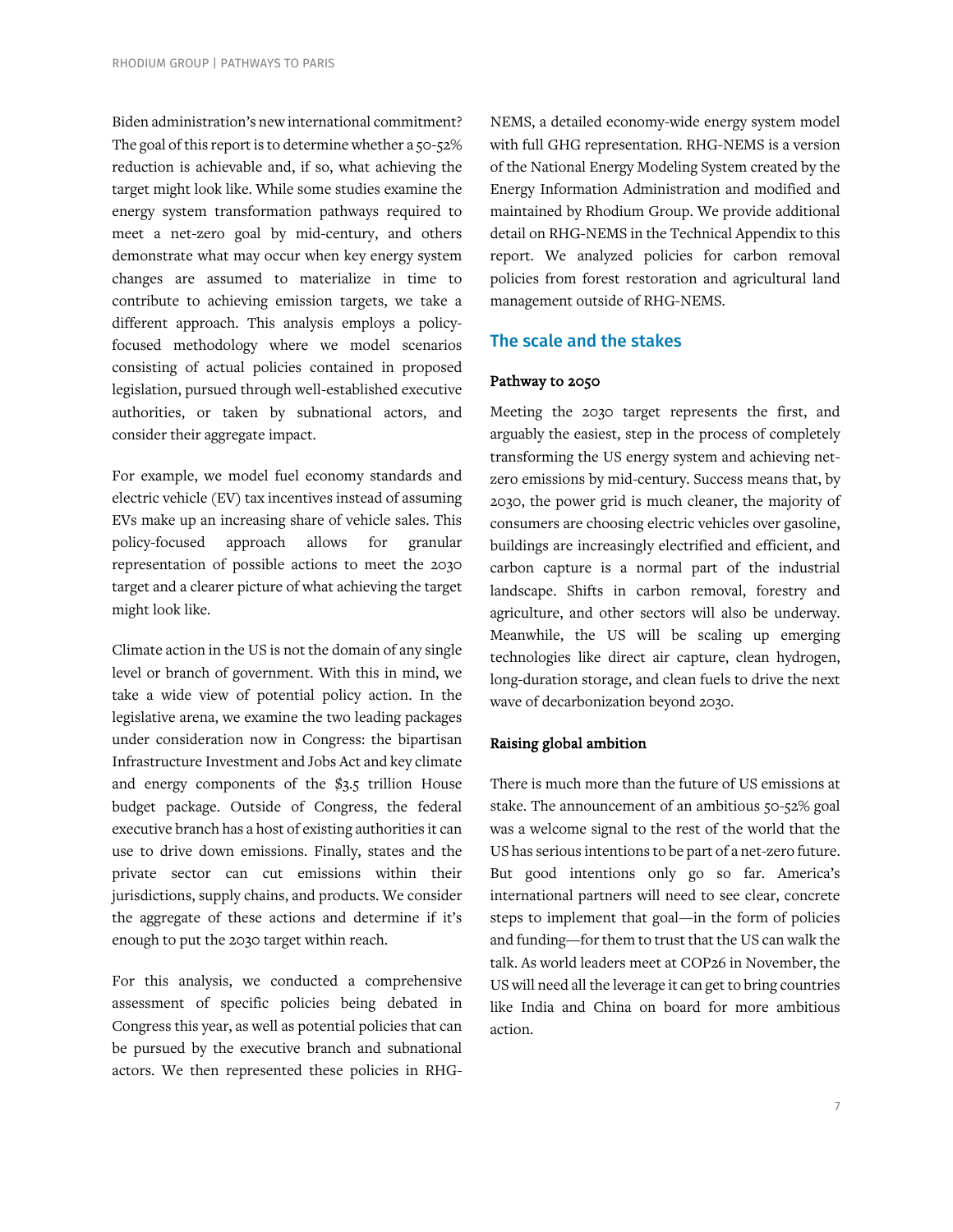This report provides a bottom-up assessment of plausible policies that in combination have the potential to achieve the US's 2030 climate target. In the next chapter, we present the US emissions trajectory under current policy with no new action and quantify the amount of emission reductions required to meet the 2030 target. In Chapter 3, we identify the policies we consider across the congressional, executive and subnational arenas and construct a joint action scenario

that can potentially achieve the target. In Chapter 4, we present and explore modeling results from our policy scenarios. Chapter 5 considers policies not included in our scenarios that may be important depending on the success of the package we model. Chapter 6 reflects on the long-term challenge of decarbonizing the US economy by mid-century and provides conclusions and recommendations.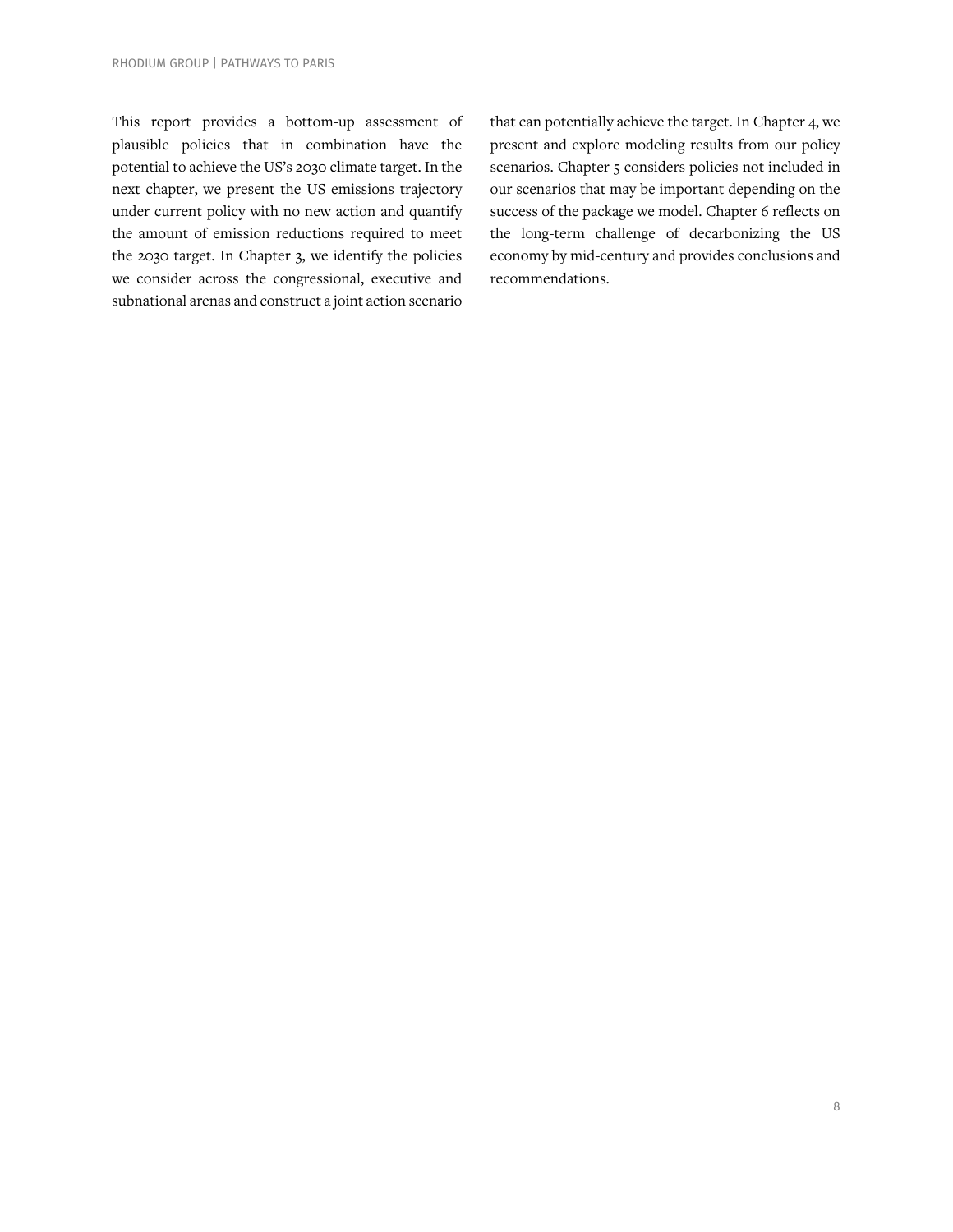# CHAPTER 2 The US Emissions Gap

As the starting point for our analysis, we assess the 2030 trajectory of US emissions under current policy, without any additional action. All policies on the books through May 2021—at the federal and state levels—are included in our current policy baselines projections. For decades, leading states have implemented and refined clean energy policies of all kinds. At the federal level, clean energy tax credits, pollution regulations, and standards have driven investment towards cleaner options. We capture all of these efforts to date.

#### Emissions under current policy

For this analysis, we rely on our [Taking Stock 2021](https://rhg.com/research/taking-stock-2021/) net GHG emissions projections. In Taking Stock 2021, we consider a wide range of energy and macroeconomic scenarios. In this analysis, we narrow our focus to consider uncertainties surrounding energy markets, technology costs, and natural carbon removal from land use practices.

Specifically, we analyze emissions under two bounding scenarios. In our low emissions scenario, we pair low clean energy technology costs, sourced from the National Renewable Energy Laboratory's Annual Technology Baseline as well as Rhodium Group's own research, with our central gas and oil prices (which average \$3.05/MMBtu and \$59/barrel respectively through 2030). We keep the land use, land-use change, and forestry (LULUCF) assumptions underpinning Taking Stock 2021 in place in our low emissions scenario, which effectively keeps LULUCF negative emissions flat from 2005 levels through 2030.

To bound the impacts of the policies we model, we compare this low emissions scenario with a high emissions scenario where we assume less aggressive cost reductions for clean energy technologies result in achieving central, rather than low, clean energy tech prices. Conversely, we assume that oil and gas prices

reach the lower levels we outline in the Taking Stock 2021 low oil and gas price scenario, representing average prices of \$51/barrel and \$2.60/MMBtu, respectively. Finally, we pair these high emissions energy market characteristics with a low-sequestration pathway for LULUCF, which sees the net carbon sink shrink by nearly 45% over 2005 levels by 2030. We provide greater detail for all energy market assumptions in the [Technical Appendix](https://www.rhg.com/wp-content/uploads/2021/07/Taking-Stock-2021-Technical-Appendix.pdf) to Taking Stock 2021.



#### US net GHG emissions under current policy, 2005-2030

Million metric tons of CO2e under low and high emissions scenarios



Source: Rhodium Group

Considering just these factors along with state and federal policies on the books as of May 2021, we find that without additional action, the US is on track for net GHG emissions of 5-5.5 billion metric tons in 2030 (Figure 2.1). That's 17-25% below 2005 levels. This means that at best, the US is currently on track to get halfway to the 2030 target with no additional policy action. If fossil fuels are relatively cheap, clean energy technologies are relatively expensive and forest and soil carbon removal declines from 2020 levels, emissions stay roughly flat compared to 2020 levels and the US is only 35% of the way to the 2030 target.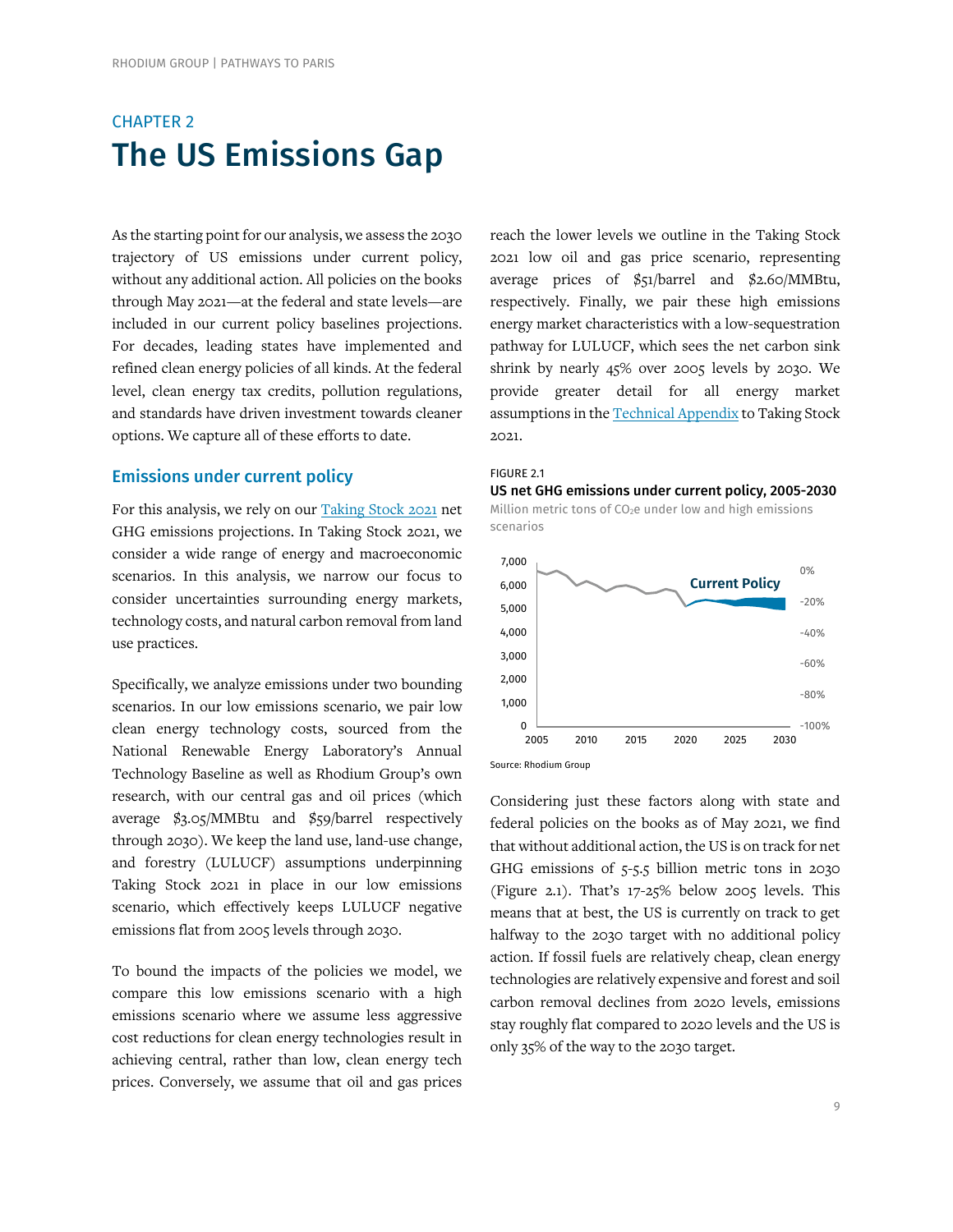FIGURE 2.2



Million metric tons of CO<sub>2</sub>e under low and high emissions scenarios



Source: Rhodium Group

Looking across the economy in 2030, we find that, absent new policy action, the industrial sector (including emissions from oil and gas production) will be the largest emitting sector at 1.6-1.7 billion tons, followed by transportation at 1.5-1.6 billion tons and electric power at 1.2-1.3 billion tons (Figure 2.2). Taken together, these sectors make up 83-87% of net GHG emissions in 2030; as such, any new actions to cut emissions will have to tackle each of these major emitting sectors. At the same time, there may be costeffective or politically attractive opportunities across the entire US GHG inventory including agriculture and waste and buildings as well as enhancing carbon removal.

#### Quantifying the emissions gap

The US 2030 target is to reduce emissions by 50-52% below 2005 levels. Based on our current policy emissions range, the gap between the current policy trajectory and the 2030 target is 1.7-2.3 billion metric tons (Figure 2.3). Focusing on the lower end of the gap range, required reductions from current policy are roughly equal to all transportation sector emissions in the US today. The gap is roughly the same magnitude as 2019 net emissions from Russia or four Californias. The upper end of the gap range is roughly equal to the combined emissions of the electric power and agriculture sectors today, twice the emissions of Japan or three times the emissions of Texas.

Closing the emissions gap will be one of the most challenging things the US has ever attempted. To achieve the 2030 target, the US will need to cut emissions at a pace of 230-240 million metric tons per year every year beginning in 2022.

Putting this gap in context, that's the same as zeroing out emissions from the entire state of Florida every year for the next nine years. Since 2005, the US has only cut emissions at that level in absolute terms twice in nonrecession years: in 2012 and 2016. Emissions decreased even more during the Great Recession and COVID-19 pandemic, but the pain and suffering involved in those years [demonstrate economic contraction is not a](https://rhg.com/research/taking-stock-2020/)  [sustainable model](https://rhg.com/research/taking-stock-2020/) for achieving decarbonization.

Put differently, the US will have to cut emissions in absolute terms as much as its best non-recession year in recent history every year between now and 2030. On a percentage basis, the US will have to do even better: a path to 50% in 2030 requires a 5.2-5.6% year-on-year cut in emissions every year, compared to a non-recession year best of 4.1% in 2012.

#### Only new policy action can close the gap

Technology and markets alone will not be enough to help the US achieve the 2030 target. The low end of our current policy emissions range incorporates the most optimistic technology cost assumptions available combined with the most favorable fossil fuel price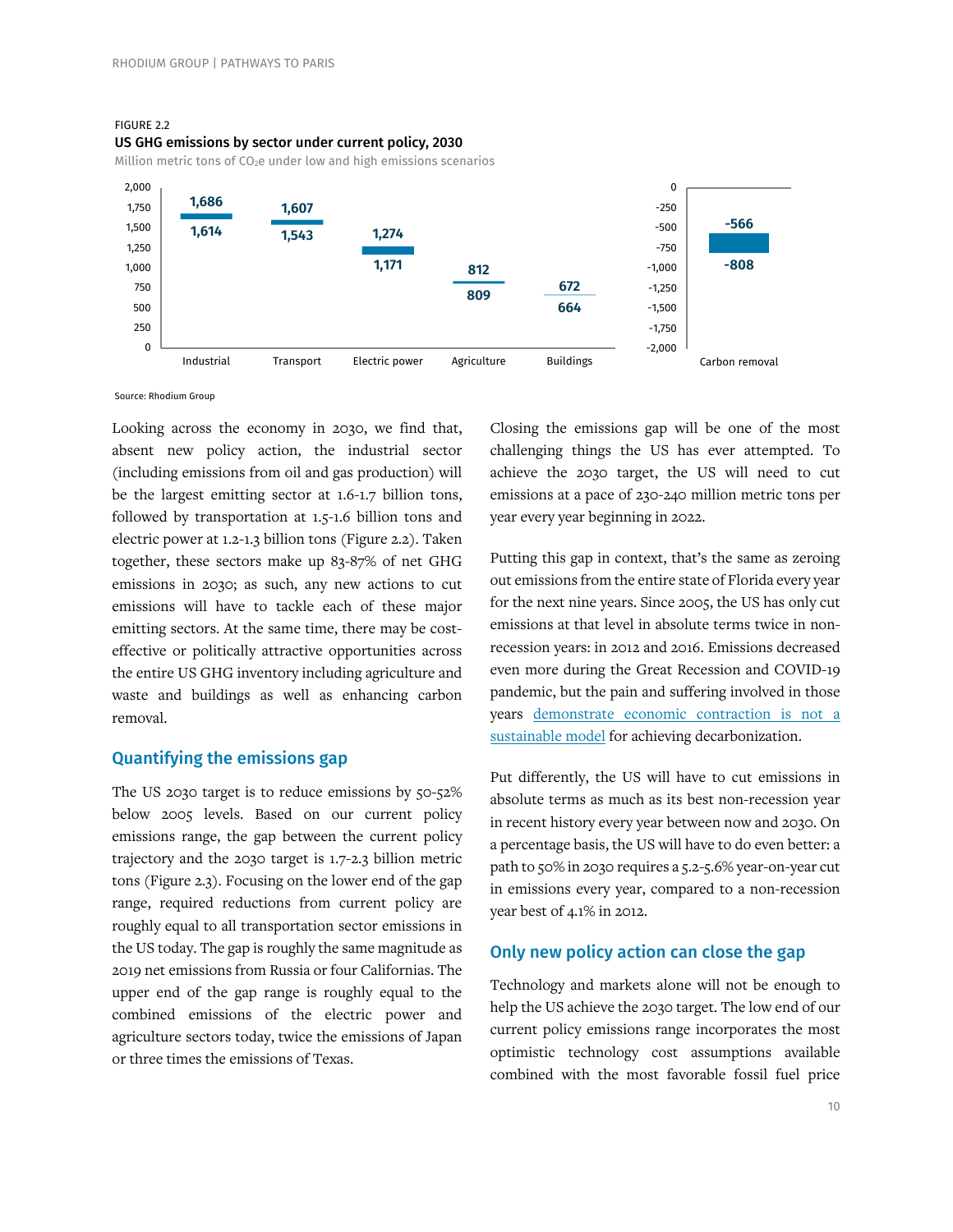#### FIGURE 2.3



Million metric tons of CO<sub>2</sub>e



Source: Rhodium Group

assumptions. A major economic recession could cut emissions for a year or two, but the reductions are short-lived while the pain and suffering hardly make such an event something to wish for. This leaves one primary avenue to meet the target: the rapid enactment and implementation of new decarbonization policies.

Fortunately, Congress is currently considering two major pieces of legislation that together have the potential to be the most significant climate action in US history. On top of that, the Biden administration is taking a whole-of-government approach to tackling climate change and can exercise its considerable existing authorities to regulate key sources of emissions.

Outside of the federal government, many states are leading the charge on cutting emissions, while some major corporations are committing to serious shifts in their emissions and products in an effort to be part of the solution and not the problem.

While the 2030 emissions gap is large and the transition is daunting, there is momentum for new policy action. Next, we catalog the policies under discussion in Congress and potentially on the table in federal agencies, state capitals, and corporate boardrooms, which, when taken together, have a chance of achieving the 2030 target.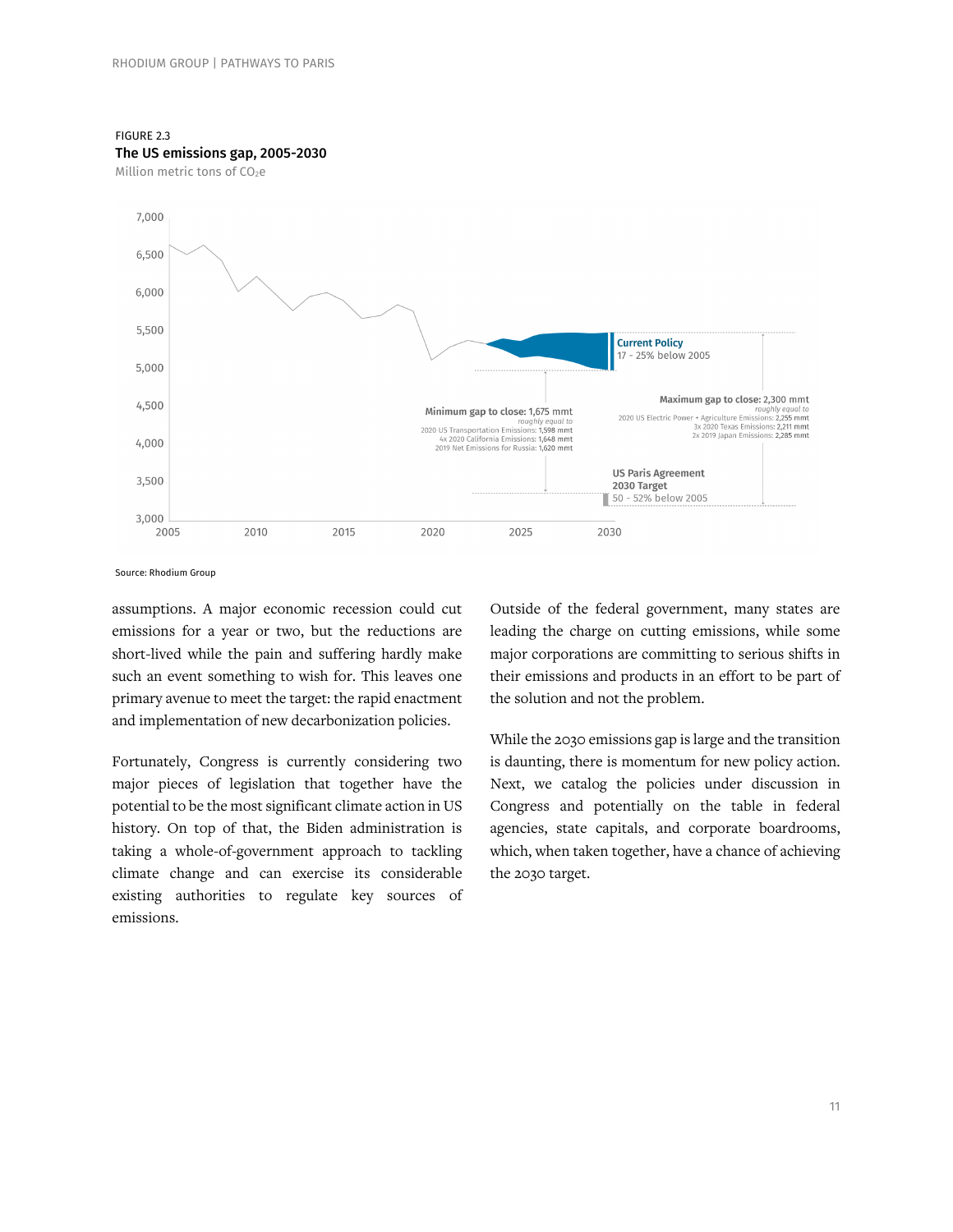# CHAPTER 3 A Policy Pathway to 50% by 2030

In this chapter, we examine a joint action scenario where action by the executive branch and subnational actors alongside congressional action can put the 50% 2030 target within reach. We take a bottom-up, policyby-policy approach to construct this feasible joint action scenario. We start with the budget reconciliation package and infrastructure bill currently under consideration in Congress. We then layer on federal executive branch policies that can reasonably be expected as well as actions from climate-leading states and corporations.

This scenario is not intended to be definitive, prescriptive, or exhaustive—it is not the only way to get to the 2030 target. Instead, it's meant to demonstrate that it is possible for the US to get to 50%. It's also meant to illustrate one possible path to the goal that relies on authorities that have been used previously to cut emissions. There are certainly other pathways that exist and authorities that could be brought to bear beyond those we consider in this analysis.

We include a high-level summary of the policies we model in the following sections, but a detailed breakdown of all policies we include can be found in the Technical Appendix.

# Climate action in Congress

Building on the passage of the 2020 year-end stimulus package, which included th[e the most impactful](https://rhg.com/research/climate-progress-in-the-year-end-stimulus/) climate [legislation](https://rhg.com/research/climate-progress-in-the-year-end-stimulus/) in over a decade, the new Democratic-led Congress has been busy this year shaping two legislative packages that together have the potential to be the most consequential climate and energy legislation in US history. Both packages have a broader focus than just decarbonization, though they also each contain important provisions that can enable or directly catalyze emission reductions. For this analysis, we consider the aggregate impact of both packages combined. Table 1 includes a description of the

standout congressional policies we include in our joint action scenario.

## A bipartisan foundation

One key legislative vehicle for enacting policies to reduce GHG emissions is the [Infrastructure](https://www.congress.gov/bill/117th-congress/house-bill/3684)  [Investment and Jobs Act,](https://www.congress.gov/bill/117th-congress/house-bill/3684) the current bipartisan infrastructure bill. This sprawling, 2,700-page piece of legislation passed the Senate on August 10 and is currently scheduled for a vote in the House of Representatives no later than October 31. Though the bulk of the bill's \$1 trillion in total spending focuses on infrastructure like roads and bridges, clean water, and broadband, there are a host of provisions that will be critical to decarbonization.

In addition to provisions that directly invest in decarbonization, there are a number of other parts of the bill that are important enablers of future decarbonization. These include a Transmission Facilitation Program at the Department of Energy (DOE) which makes building interstate transmission lines easier, a Carbon Dioxide Transportation Infrastructure Finance and Innovation program to provide low-cost capital for the buildout of  $CO<sub>2</sub>$ pipelines and funding for  $CO<sub>2</sub>$  storage reservoir characterization and storage permitting. The bill also makes a substantial investment in bringing down future technology costs by funding regional deployment hubs for direct air capture and hydrogen projects and funding RD&D for hydrogen, carbon capture, DAC, energy storage, and other important emerging clean technologies.

#### Investing in decarbonization

The other main legislative vehicle for investing in decarbonization is through the congressional budget reconciliation bill. On August 11, the Senate approved a [\\$3.5 trillion budget resolution](https://www.congress.gov/bill/117th-congress/senate-concurrent-resolution/14?r=1&s=4) and the House followed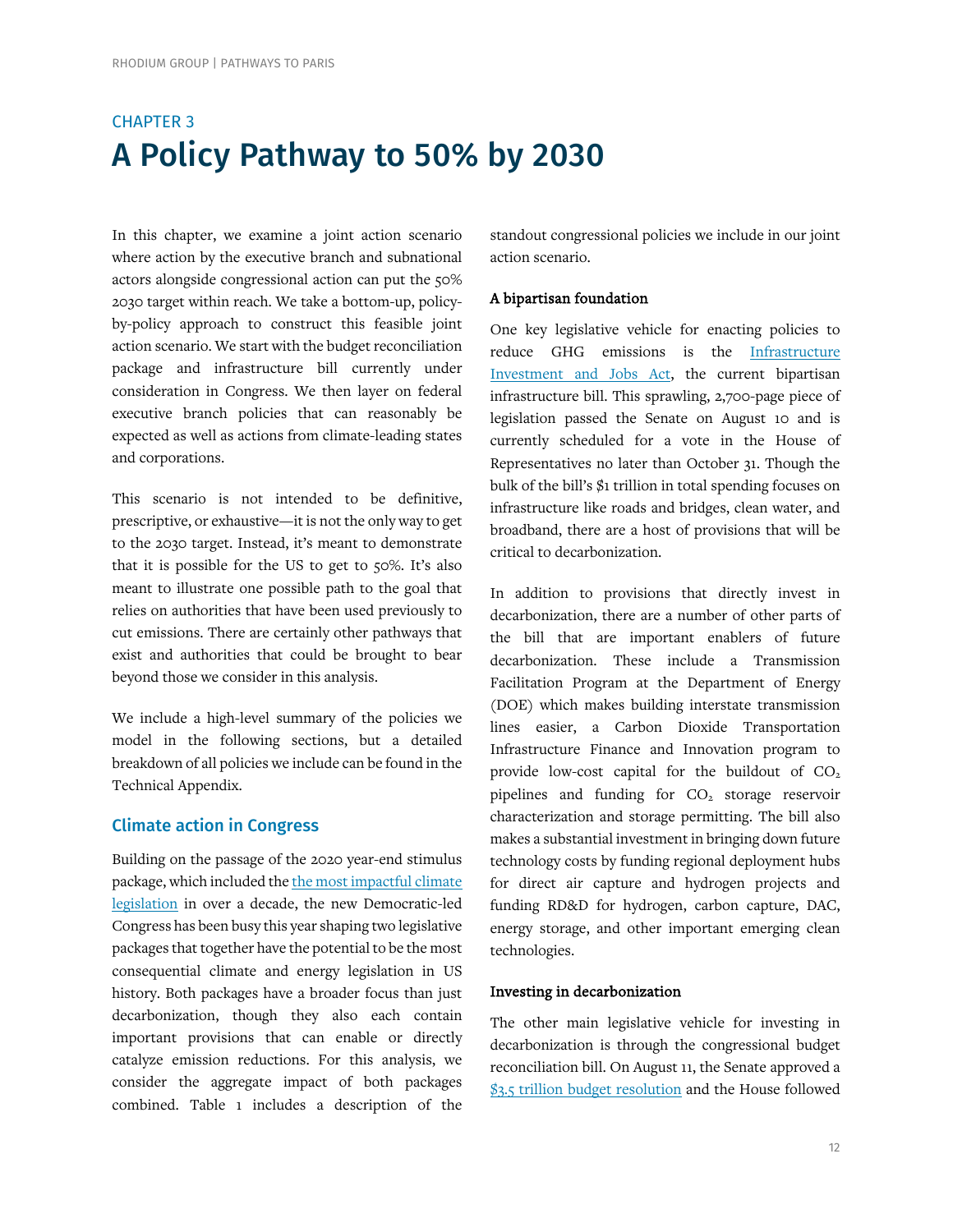suit on August 24. While it's unclear what precisely will end up in the final budget package, we include the core tax incentive and grant programs contained in the House budget package in this scenario. These include extension and enhancement of clean energy tax credits, EV infrastructure investments, building energy efficiency tax credits as well as carbon removal in forests and soils.

It is important to consider our scenario as one potential representation of the combined infrastructure and budget packages based on the best available information as of mid-October 2021. While the initial budget resolution called for a top-line spending value of \$3.5 trillion, President Biden and congressional leaders have [made it clear](https://www.speaker.gov/newsroom/10421) that negotiations will likely lead to a package with a much lower top-line number. Senator Joe Manchin of West Virginia, Chairman of the Senate Energy and Natural Resources Committee, has also [signaled](https://www.manchin.senate.gov/newsroom/press-releases/manchin-makes-no-sense-to-take-tools-out-of-the-toolbox-amid-transition-to-cleaner-energy-future) he won't support a package that includes

measures that he perceives might eliminate fossil fuels, such as a fee on methane emissions, the Clean Electricity Performance Program (CEPP), and the repeal of fossil fuel subsidies. Meanwhile, press reports indicate that other members of the Senate are pushing for the inclusion of [a fee on carbon](https://www.nytimes.com/2021/09/24/us/politics/carbon-tax-democrats.html) to cut emissions and raise revenue.

In an effort to avoid over reliance on a highly uncertain outcome, we take a conservative approach to congressional action in our joint action scenario. We include tax credit extensions, clean energy grant programs and spending on agricultural programs but do not include a carbon or methane fee or the CEPP. Revisions made during the legislative process have the potential to substantially change the results we'll present in Chapter 4. In that chapter, we also discuss how different outcomes may change our results.

#### TABLE 1

| Congressional policies in the joint action scenario |  |  |  |  |
|-----------------------------------------------------|--|--|--|--|
|-----------------------------------------------------|--|--|--|--|

| <b>Policy</b>                                   | <b>Target Sector</b>             | <b>Description</b>                                                                                                                                                                              |
|-------------------------------------------------|----------------------------------|-------------------------------------------------------------------------------------------------------------------------------------------------------------------------------------------------|
| Clean electricity tax<br>credits                | Electric power                   | Full-value, long-term, flexible clean energy tax credits for new zero-emitting<br>electric generation and grid improvements with provisions for direct pay                                      |
| Nuclear support                                 | Electric power                   | Grants and tax credits available through 2031 for distressed nuclear plants                                                                                                                     |
| Rural cooperative<br>incentives                 | Electric power                   | Funding for rural electric cooperatives to accelerate decarbonization efforts                                                                                                                   |
| Carbon capture tax<br>credits                   | Electric power<br>and industry   | Extension and increase in payout of the section 45Q carbon capture tax credit,<br>including a new credit level for direct air capture                                                           |
| EV tax credits                                  | Transportation                   | Extension of EV tax credits at \$7,500/vehicle with no manufacturer cap and<br>higher credit values for meeting certain labor and domestic production<br>criteria                               |
| EV charging<br>infrastructure                   | Transportation                   | \$7.5 billion in grants for buildout of public charging stations                                                                                                                                |
| Clean fuels and<br>hydrogen tax credits         | Transportation<br>and industry   | New and expanded production tax credits for clean transportation fuels and<br>clean hydrogen                                                                                                    |
| <b>Energy efficiency</b><br>spending            | <b>Buildings</b>                 | Increased funding for efficiency upgrades through the Weatherization<br>Assistance, State Energy Program, and Energy Efficiency Community Block<br>Grants                                       |
| Building efficiency tax<br>credits              | <b>Buildings</b>                 | Extension and expansion of energy efficiency tax credits for residential and<br>commercial buildings                                                                                            |
| <b>Electrification and</b><br>efficiency grants | <b>Buildings</b>                 | Funding for grant programs for residential electrification and efficiency<br>upgrades                                                                                                           |
| Well and mine<br>mitigation                     | <b>Fossil fuel</b><br>production | Funding for reclamation of abandoned coal mines and remediation of<br>abandoned oil and gas wells                                                                                               |
| Soil conservation and<br>forest reforestation   | Carbon<br>removal                | \$28 billion in new funds to existing conservation programs at USDA and<br>stepped up funding for reforestation on federal, non-federal public, private,<br>and tribal lands, and urban forests |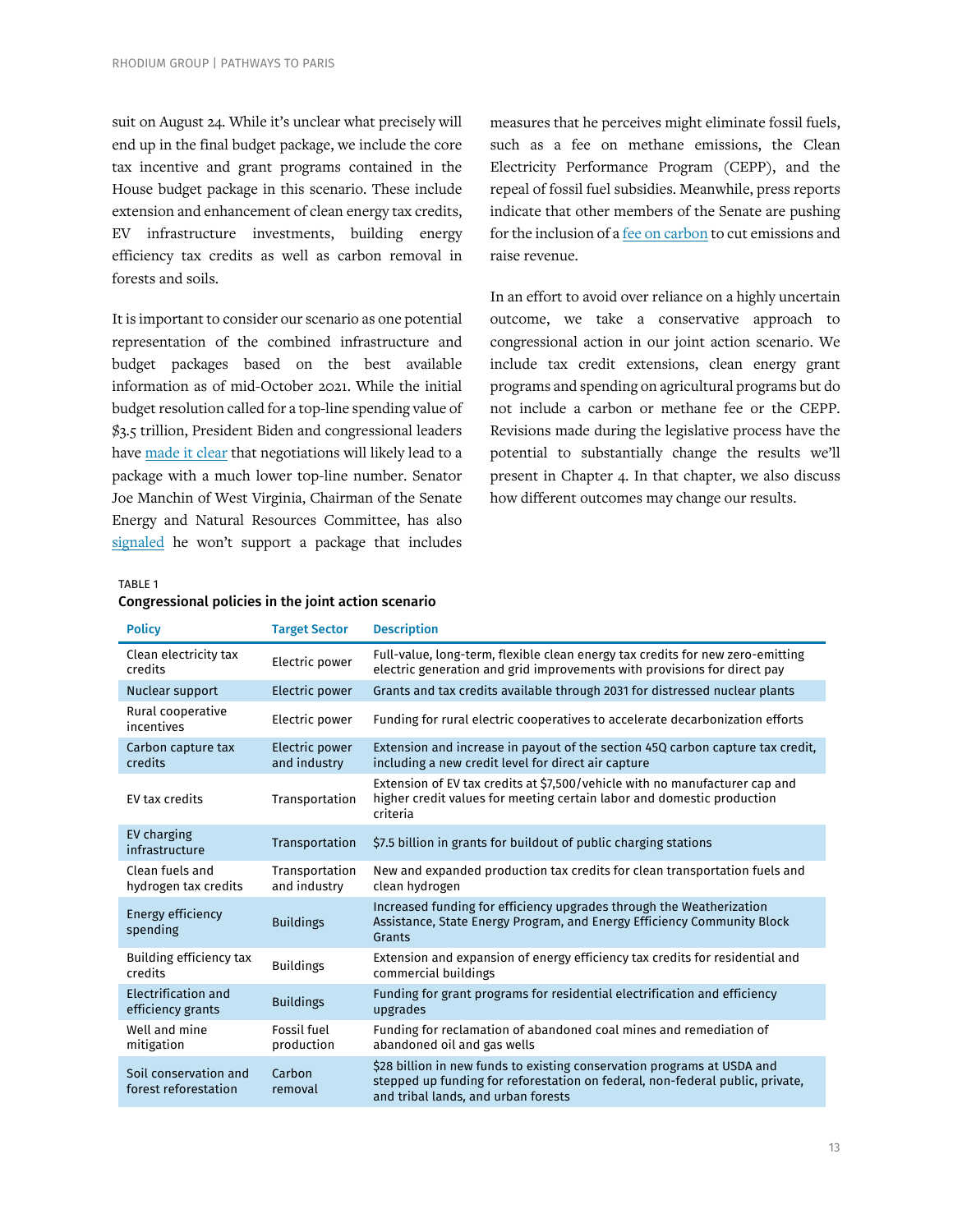We assume most revenue raising and social spending components likely to be part of the budget package, such as income tax rate increases and Medicaid expansion, won't have a material impact on emissions.

# Executive action to close the emissions gap

Federal agencies have an array of authorities bestowed on them by Congress to regulate emissions from stationary and mobile sources as well as energy consuming products. In addition, existing federal spending programs can sometimes be steered in more climate-beneficial directions within existing authorities. Previous presidents, most notably the Obama administration, [used these authorities](https://obamawhitehouse.archives.gov/president-obama-climate-action-plan) in a coordinated attempt to cut emissions. To close the emissions gap in 2030, President Biden, as well as his successors, will need to make a similar but far more ambitious and sustained effort.

#### Key executive authorities and actions

In our joint action scenario, we focus on executive authorities that reinforce and augment congressional actions as well as those that can cut emissions in sectors of the economy where legislation in Congress may make a relatively small dent. While closing the emissions gap will require a whole-of-government approach, the departments with the biggest role to play include the Environmental Protection Agency (EPA), Department of Energy (DOE), and the Department of Agriculture (USDA). A full description of all policies considered in the joint action scenario can be found in the Technical Appendix accompanying this report. We identify key authorities and new policies in Table 2.

We chose these federal executive actions for several reasons. First, all of them are authorities that have been used previously to cut emissions or energy use. Second,

TABLE 2

#### Executive branch actions in the joint action scenario

| <b>Policy</b>                                                                            | <b>Target Sector</b>             | <b>Description</b>                                                                                                                                                                                                                                                             |
|------------------------------------------------------------------------------------------|----------------------------------|--------------------------------------------------------------------------------------------------------------------------------------------------------------------------------------------------------------------------------------------------------------------------------|
| New Source<br>Performance<br>Standards (NSPS) for<br>electric generating<br>units (EGUs) | Electric power                   | EPA adopts NSPS requiring all new fossil fuel-fired electric generators to meet<br>$CO2$ emissions rates equal to 90% carbon capture starting in 2022                                                                                                                          |
| <b>Existing Source</b><br>Performance<br>Standards (ESPS) for<br><b>EGUs</b>             | Electric power                   | EPA adopts ESPS for $CO2$ from all fossil fuel-fired power plants not subject to<br>NSPS, with binding reduction requirements starting in 2026 and requiring an<br>80% reduction in covered emissions from 2005 levels in 2030                                                 |
| LDV GHG standards                                                                        | Transportation                   | EPA adopts mobile source emissions standards that ramp down starting in<br>2023, achieving a 90 grams of GHG per mile standard for all new light-duty<br>vehicles (LDVs) in 2030                                                                                               |
| <b>MDV &amp; HDV GHG</b><br>standards                                                    | Transportation                   | EPA adopts mobile source emissions standards on medium and heavy duty<br>vehicles (MDVs, HDVs) that require a 50% faster annual improvement in new<br>vehicle emissions rates than current standards starting in 2028                                                          |
| NSPS for industrial<br>sources                                                           | Industry                         | EPA adopts NSPS requiring all new chemical factories, liquified natural gas<br>(LNG) import/export terminals, and petroleum refineries to meet CO <sub>2</sub><br>emissions intensities equal to 90% carbon capture starting in 2022-2023,<br>depending on the source category |
| <b>ESPS</b> for industrial<br>sources                                                    | Industry                         | EPA adopts ESPS on GHGs from chemical factories, LNG terminals, and<br>refineries not subject to NSPS, with binding carbon capture requirements on<br>certain equipment phased in starting in 2027-2028                                                                        |
| ESPS for oil and gas<br>production                                                       | Fossil fuel<br>production        | EPA adopts ESPS on methane emissions from all existing oil and gas<br>production not subject to EPA's recently reinstated NSPS rules starting in<br>2025.                                                                                                                      |
| Minimum equipment<br>performance<br>standards                                            | <b>Buildings and</b><br>industry | Exercising Energy Policy and Conservation Act (as amended) authorities to<br>adopt ambitious minimum efficiency standards for covered equipment that<br>prioritize emissions reductions.                                                                                       |
| <b>Commodities Credit</b><br>Corporation funding                                         | Carbon<br>removal                | Leveraging discretionary spending under the Commodities Credit Corporation<br>to support implementation of climate-smart agriculture and forestry practices<br>on private lands                                                                                                |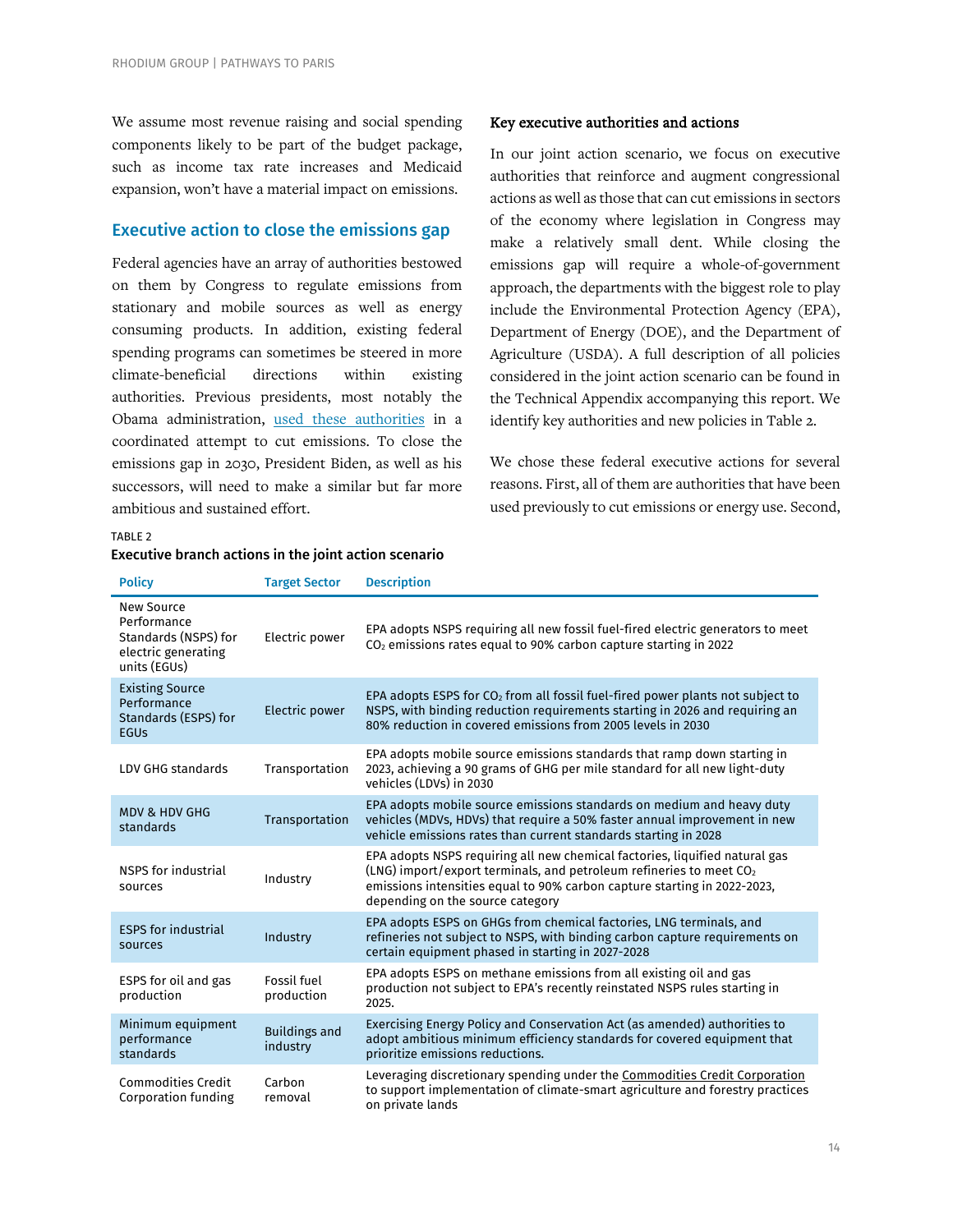the authorities can target large emissions sources or large opportunities for carbon sequestration and GHG mitigation in agriculture. Third, technologies exist and have been demonstrated to work that can be used to justify ambitious actions within these policy pathways. Finally, the current administration has stated or signaled that it intends to use these authorities in some fashion.

We don't consider actions that are not likely to yield material amounts of emissions reductions to contribute to closing the 2030 emissions gap, such as banning new fossil fuel leases on federal lands. We also don't include actions that rely on authorities where the current administration has taken steps to not exercise such authority to cut emissions, such as full enforcement of the Renewable Fuels Standard. That said, just because an action is not included in our joint action scenario does not mean it cannot contribute to even more emission reductions at some point in the future.

### States and corporations lend a hand

Federal agencies aren't the only actors that can cut emissions alongside Congress. For the joint action scenario, we also consider actions that can be taken by leading states and corporations to cut emissions. We

define leadership states as the 25 members of the [US](https://www.usclimatealliance.org/)  [Climate Alliance](https://www.usclimatealliance.org/) that have committed to reduce collective GHG emissions by at least 50-52% by 2030. We focus on actions that have been implemented by states under existing authority and expand them across all leading states. We also accelerate key corporate clean energy targets. We include detailed policy descriptions in the Technical Appendix, but we outline key leading state and corporate actions by sector in Table 3.

# Putting it all together

We aggregate all of the policy actions described above in our joint action scenario and model it in RHG-NEMS. Our approach allows for detailed consideration of each policy and how they interact with each other across the US energy system and economy. This integrated, policy-focused approach allows for a comprehensive view of the GHG emissions impacts of the joint action scenario as well as other energy system and environmental impacts. In the next chapter, we consider the results of our modeling and what it means moving forward.

TABLE 3

| Subnational policies in the joint action scenario |  |  |  |
|---------------------------------------------------|--|--|--|
|                                                   |  |  |  |

| <b>Policy</b>                        | <b>Target Sector</b>     | <b>Description</b>                                                                                                                                              |
|--------------------------------------|--------------------------|-----------------------------------------------------------------------------------------------------------------------------------------------------------------|
| Clean electricity<br>standards (CES) | Electric power           | Leadership states set 100% clean electricity standards by 2035                                                                                                  |
| Utility clean power<br>targets       | Electric power           | Utilities with 100% clean energy targets accelerate targets by 2035                                                                                             |
| <b>LDV ZEV Mandate</b>               | Transportation           | Leadership states require 100% zero emission light-duty vehicle sales by 2035                                                                                   |
| MDV/HDV ZEV<br>Mandate               | Transportation           | Leadership states require 100% zero emission medium-and heavy-duty<br>vehicle sales by 2045                                                                     |
| Low-carbon fuel<br>standards (LCFS)  | Transportation           | Leadership states adopt a Low Carbon Fuel Standard reducing carbon<br>intensity of fuel by 20% by 2030                                                          |
| VMT management                       | Transportation           | Leadership states direct new congressional funding to reducing vehicle miles<br>traveled (VMT)                                                                  |
| Methane abatement                    | Agriculture<br>and waste | Leadership states take actions to reduce agricultural and waste methane 40%<br>from 2013 levels by 2030                                                         |
| N <sub>2</sub> O abatement           | Agriculture<br>and waste | Leadership states reduce $N_2O$ via changes to crop management practices                                                                                        |
| <b>EERS</b>                          | <b>Buildings</b>         | Leadership states adopt and revamp Energy Efficiency Resource Standards<br>(EERS) to achieve 2.5% electricity savings and 1.25% natural gas savings<br>annually |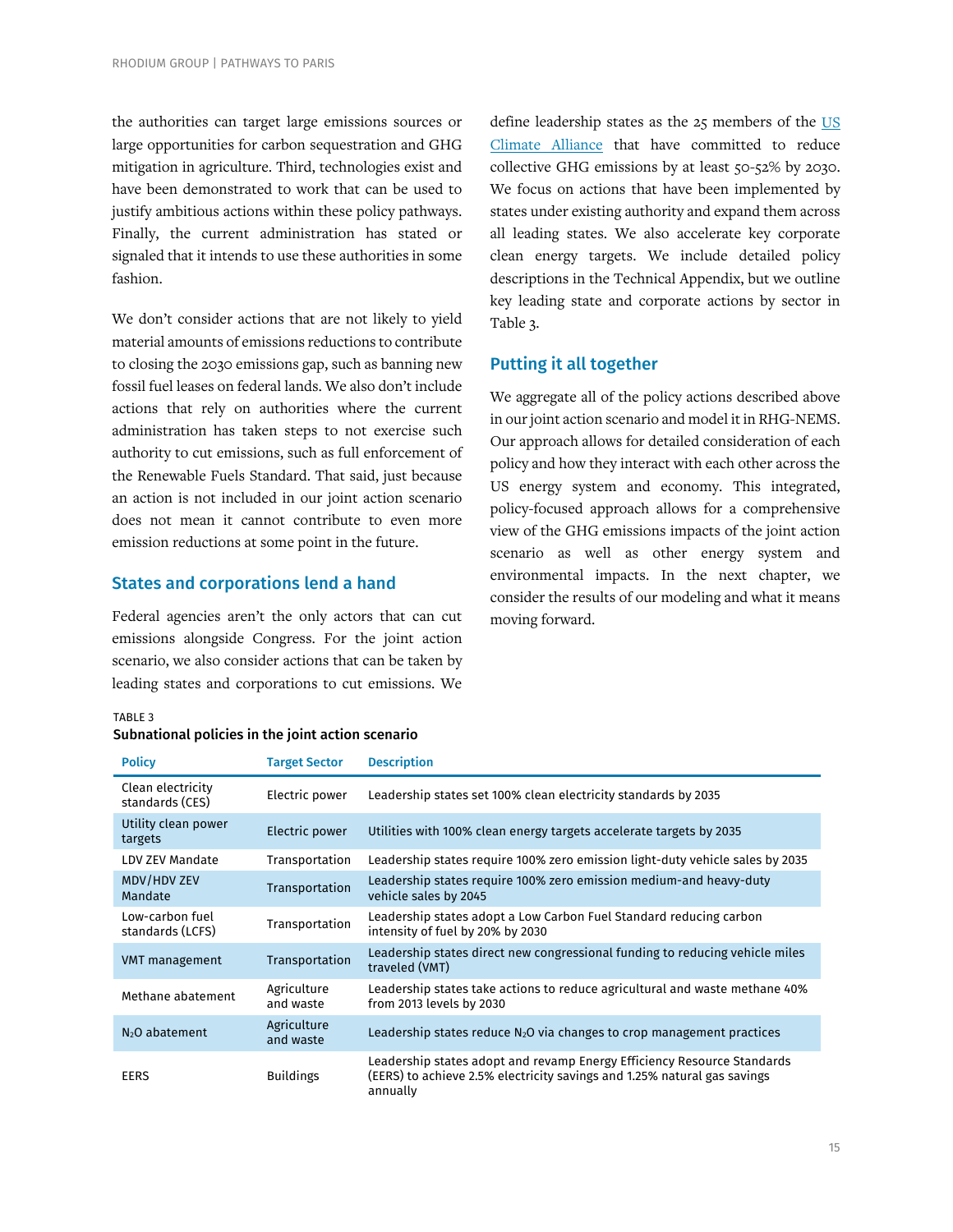# CHAPTER 4 Delivering the 2030 Target

The measures we consider in our joint action scenario represent a step-change in US action on climate change. At the same time, all actions rely on policies and authorities that are well-known with actors who have prior experience in design and implementation. Now it's time to consider what these actions can deliver.

# 50-52% by 2030 is achievable

Assuming leaders in the White House, key agencies, state capitals, and corner offices have the political will to act ambitiously, *and* both the congressional infrastructure bill and budget package become law, we find that reducing emissions 50% by 2030 is within reach. Under the joint action scenario, US net GHG emissions are 3.3-3.7 billion metric tons in 2030, or 45- 51% below 2005 levels (Figure 4.1). The range here and throughout this report reflects uncertainty around fuel prices, technology costs, and land use.

# FIGURE 4.1 US net GHG emissions trajectory, 2020-2030

Million metric tons of CO<sub>2</sub>e

#### Cutting emissions across the economy

Congressional investments complemented by regulations and actions taken by agencies, leading states, and companies push emissions down in every major sector of the economy (Figure 4.2). Some actions, such as EPA's ESPS in the electric power sector, overlap with tax credits, grid and carbon capture investments contained in the budget and infrastructure packages. Such overlap reinforces emission reductions and serves as a hedge to counter market headwinds that may arise if natural gas prices are lower or clean technologies are more expensive than we anticipate in our uncertainty range.

Our results demonstrate that achieving the 2030 target will require substantial emission reductions across the economy. There is no single sector that delivers all the tons needed to meet reduction goals. If one sector is left alone, then the NDC won't be achieved without even more reduction efforts in other sectors.



Source: Rhodium Group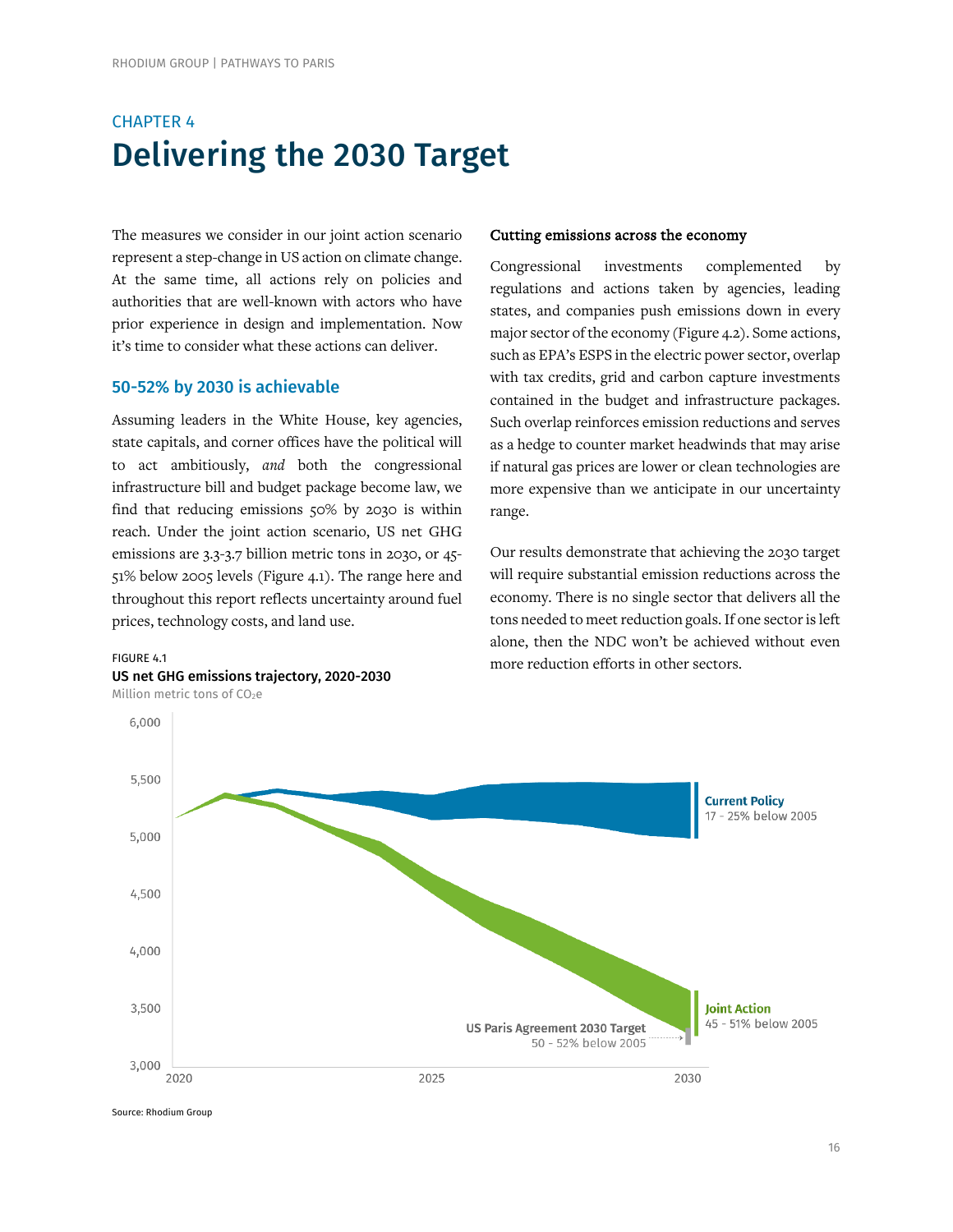#### FIGURE 4.2

#### Emission reductions from the joint action scenario, 2030

Million metric tons of CO<sub>2</sub>e from current policy



Source: Rhodium Group

This means that some sectors traditionally viewed as hard to abate or politically tough to address, such as the industrial sector, will have to play a role in meeting the target in some fashion.

#### The power sector delivers the biggest reductions

While every sector needs to play a role in achieving the 2030 target, the electric power sector delivers an outsized share of total emission reductions—roughly

# sector (Figure 4.2). In the joint action scenario, electric power emissions in 2030 are 507-536 million tons, 57- 58% lower than under current policy (Figure 4.3). The executive branch action of prohibiting the construction of new fossil fuel-fired power plants that are not equipped with at least 90% carbon capture substantially reduces the amount of uncontrolled natural gas plants that get built in the 2020s. Meanwhile, ESPS on existing fossil plants drives additional coal capacity off the grid. Our ESPS ambition is set by using EPA's previous "outside the fence line" Best System of Emission Reduction (BSER) framework from the Obama-era Clean Power Plan, updated with current input data, and assumes any new clean generation anywhere in the continental US can displace fossil generation. An alternative "inside the fence line" approach to the same 2030 ambition level could set a schedule for fossil plants to retrofit with carbon capture or retire over a ten-year period starting in 2026, while front-loading the largest, most carbon-intensive plants that are closest to CO<sub>2</sub> storage sites.

double the amount of 2030 abatement than any other

# FIGURE 4.3



Million metric tons of CO<sub>2</sub>e



Source: Rhodium Group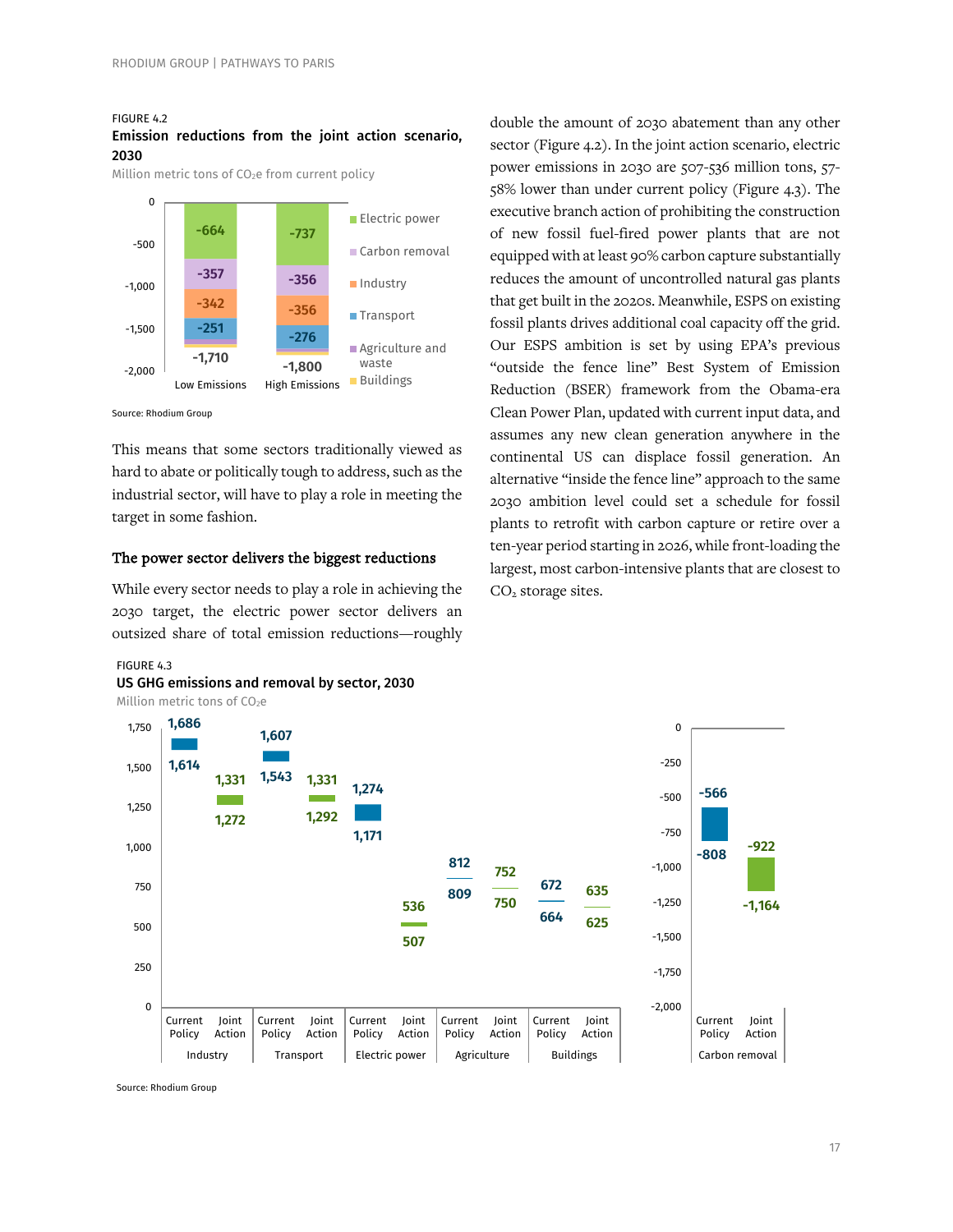On the congressional front, enacting a well-designed clean electricity tax credit package this year should make it easier for EPA to pursue ambitious new and existing source regulations. We have previously shown that an [enhanced framework](https://rhg.com/research/build-back-better-clean-energy-tax-credits/) that provides long-term incentives at \$25/MWh for production of clean electricity or 30% of investment costs for such facilities, flexibility for developers to choose the best credit regardless of technology, direct pay provisions, and incentives to retain existing clean resources can cut emissions substantially on their own before regulations are considered. They can also create [hundreds of](https://rhg.com/research/build-back-better-jobs-electric-power/)  [thousands of jobs.](https://rhg.com/research/build-back-better-jobs-electric-power/) Federal incentives for new and existing clean generation and carbon capture can reduce compliance costs associated with meeting federal rules and may expand the set of cost-effective emission reduction measures EPA considers as it determines what constitutes BSER.

FIGURE 4.4 US electric generation, 2030

% of total electric consumption



Source: Rhodium Group. Note: totals include distributed PV and new clean includes roughly 1% of total generation coming from fossil plants equipped with carbon capture representing 17-21 GW of fossil capacity with carbon capture

States and corporations can complement tax credits and federal regulations through stepped-up voluntary clean power goals by leading utilities as well as end-use efficiency investments and more ambitious clean electric standards in leadership states. All of these actions combined shift the US electric mix in 2030 towards more clean generation. Electricity from uncontrolled fossil plants declines to 23-26% of total electric generation compared to 45-55% under current policy (Figure 4.4). Meanwhile, new clean generation consisting mainly of wind and solar increases to 35-37%

of total generation, roughly double what occurs under current policy. Finally, more existing clean generation stays online in the joint action scenario and contributes 39% of total generation instead of 32-24% under current policy. Altogether, the US achieves 72-74% clean generation in 2030 under the joint action scenario compared to 45-55% under current policy.

#### On a path to 100% EVs

Looking at transportation, tackling emissions from multiple angles drives results. On the executive front, EPA light-duty vehicle regulations ratchet down GHG emissions from new vehicles at an average rate of 8.5% per year, the most ambitious improvement rate ever pursued by the agency, to meet a 90 grams/mile average in 2030. This is complemented by long-term federal EV tax credits and charging network investment in the congressional budget and infrastructure packages respectively. In 2030, EVs make up 53%-57% of total light-duty vehicle sales (Figure 4.5), a step-change in deployment compared to the 16%-34% EV sales shares under current policy. In the joint action scenario, the US is on a path to 100% light-duty ZEV sales in 2035.





FIGURE 4.5

On top of accelerated electrification of light-duty vehicles, the joint action scenario includes actions by leadership states to leverage federal infrastructure investment to reduce travel demand and broader adoption of low carbon fuel standards. Both actions tackle fuel consumption of internal combustion vehicles on the road in 2030 whereas electrification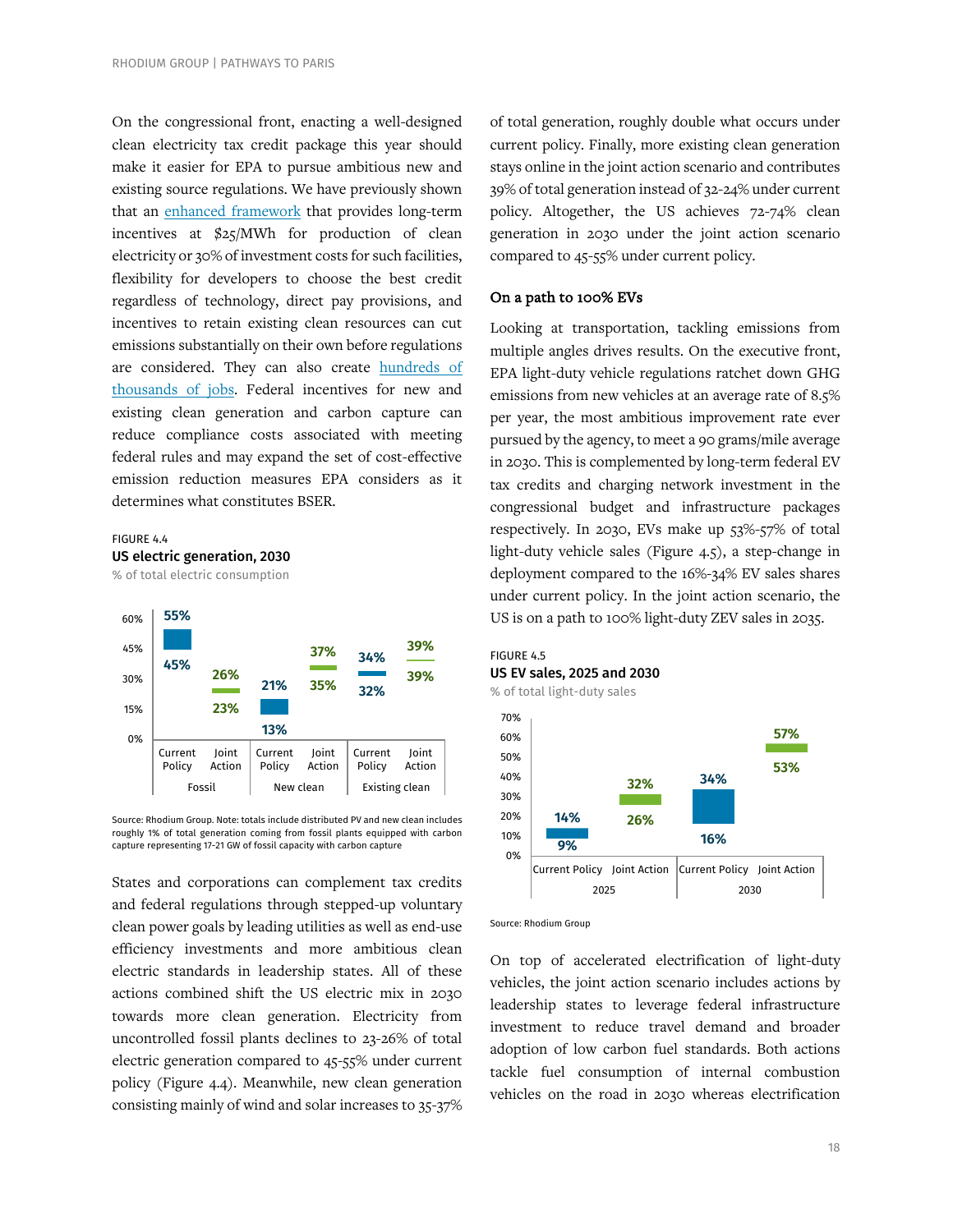takes time as vehicle stock turns over. The end result is US transportation emissions are 1,272-1,331 million tons in 2030—a 16-17% reduction compared to current policy (Figure 4.3).

### A push toward decarbonized industry

In the joint action scenario, industrial emissions drop to 1,272-1,331 million metric tons in 2030, a 21% cut compared to current policy. This decarbonization progress hinges on two key policies. The first is executive branch action led by EPA which promulgates new and existing source performance standards on the fastest growing and largest emitting sub-sectors- chemical manufacturers, refineries and LNG terminals. To date, EPA has not taken steps to regulate GHGs from industrial sources other than the oil and gas industry. While politically challenging, we find that EPA will almost certainly have to quickly regulate new and existing source standards in these industrial categories to achieve the 2030 NDC.

EPA does not regulate in a vacuum, and the second key policy change driving large-scale carbon capture deployment is congressional extensions and enhancements to the section 45Q carbon capture tax credit. Incentives for clean hydrogen production and other clean fuels and new programs for carbon capture infrastructure deployment in the infrastructure and budget packages should allow for faster, easier and more affordable compliance by industry. If a border adjustment mechanism is included in the budget package, concerns around international competitiveness may also be allayed. Meanwhile, major oil and petrochemical companies are [investing heavily](https://www.ogci.com/ogci-annual-reports/) in carbon capture technology and appear ready to meet the challenge.

Taken together, these policies can accelerate carbon capture deployment in the US. By 2030, 347-367 million metric tons of industrial carbon capture and direct air capture capacity are installed under our low and high emissions scenarios (Figure 4.6). The rate of scale-up is comparable to US [utility-scale solar](https://www.nrdc.org/revolution-now) scale-up in the early part of the last decade or [land-based wind](https://www.energy.gov/sites/default/files/2016/09/f33/Revolutiona%CC%82%E2%82%ACNow%202016%20Report_2.pdf) in the mid-2000s. Nearly all of this capacity is installed in an array of industrial applications. Enhanced tax credits for direct air capture (DAC) drive initial commercial scale-up of that technology to 16 million tons of capacity. Both investment in [industrial carbon capture](https://rhg.com/research/state-ccs/) an[d DAC](https://rhg.com/research/capturing-new-jobs-and-new-business/) have the potential to create thousands of jobs per project.

Achieving such a high level of capture deployment will only be possible if permitting capacity is greatly expanded and investments in pipeline infrastructure and injection sites scale up concurrently. All of these activities are supported by new programs and funding in the infrastructure package. We also expect that the geographic distribution of key industries, especially chemical manufacturing and refineries, will lead to the development of clusters of capture facilities in places like the Gulf Coast, which will further ease infrastructure constraints. These levels of deployment represent important progress for key technologies that we and others have found will be important for achieving net-zero emissions by mid-century.

#### FIGURE 4.6

#### Industrial carbon capture and direct air capture capacity, 2030

Million metric tons of capture capacity



Source: Rhodium Group

ESPS on methane from oil and gas production also cuts industrial emissions. GHGs from these sources are 48 to 49% lower than under current policy where current new source standards are already in place.

#### Carbon sequestration in farms and forests

The congressional budget package includes historic investments in forest restoration on private, public, and tribal lands and in urban forests, as well as a [\\$28 billion](https://www.aginfo.net/report/50901/Land-Livestock-Report/Democrats-Add-28-Billion-in-Conservation-Funding-to-Huge-Spending-Bill)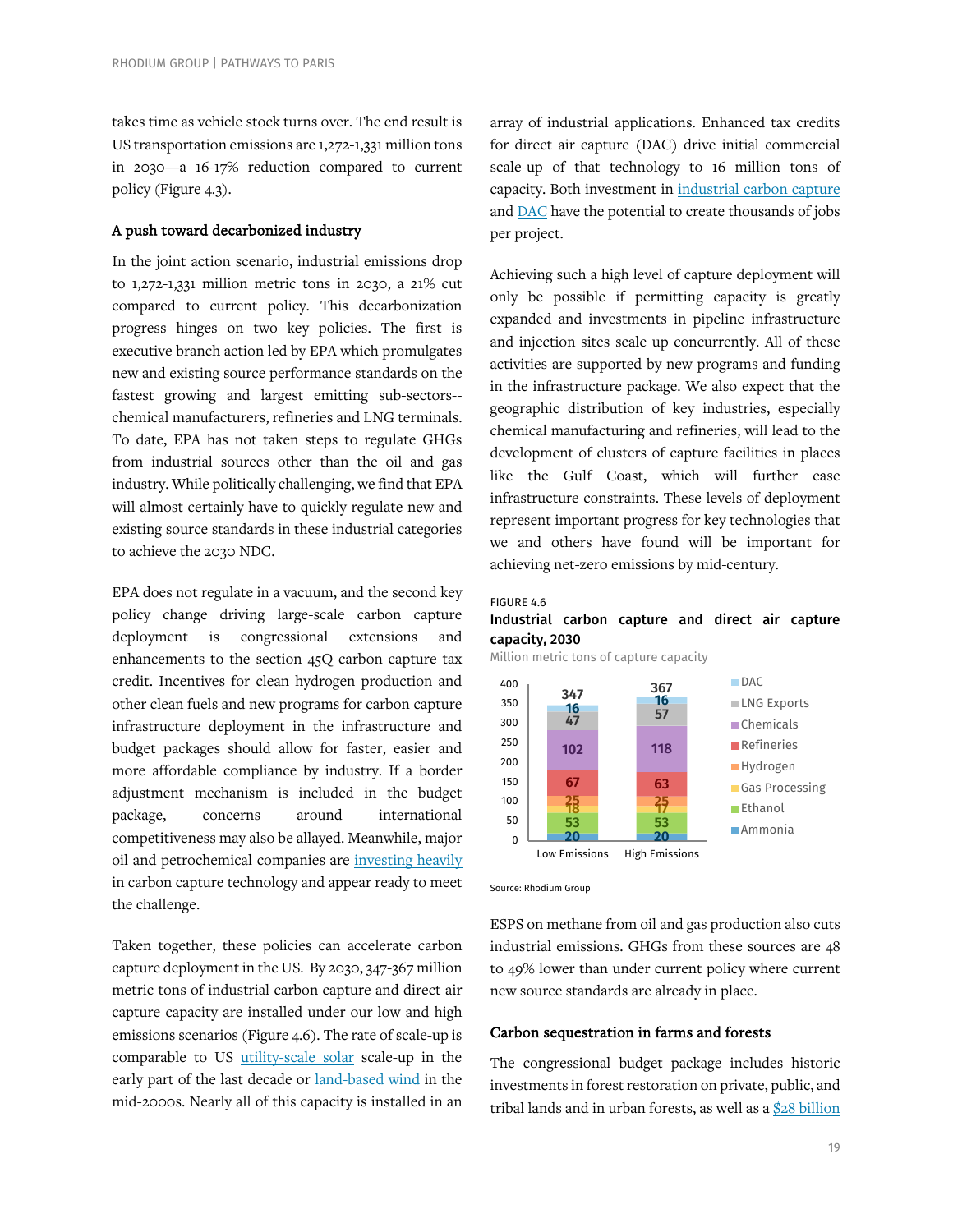[influx](https://www.aginfo.net/report/50901/Land-Livestock-Report/Democrats-Add-28-Billion-in-Conservation-Funding-to-Huge-Spending-Bill) of funds to climate-smart agriculture through existing programs, refocused on carbon sequestration through 2026. We include these investments in our joint action scenario and assume funding is sustained through 2030. We estimate carbon removal potential from a subset of proposed expenditures across agencies that can be reliably tied to increases in carbon sequestration.

The executive branch can use its authority to focus the Commodity Credit Corporation (CCC) discretionary spending on climate-smart agricultural practices and operational changes that would result in carbon removal and GHG reductions. Our analysis assumes that all of these funds will be directed to increasing carbon removal. In practice, these funds could also support other GHG reductions in the agriculture sector as well. Moreover, the USDA has the discretion to prioritize climate-friendly activities through these payments. In the joint action scenario, we include a steady ramp-up in CCC carbon removal investment from zero today to \$9 billion in 2030. The combined impact of all of these investments increases US natural carbon removal to 902-1,144 million tons in 2030 (Figure 4.3), a 42-60% improvement compared to current policy. While this progress is significant, it does not max out the available acreage or biogenic limits of carbon removal from US forests and croplands. Additional actions by leadership states to tackle agricultural GHG emissions can start to drive down emissions from livestock and manure management.

#### Modest decline in the buildings sector

Finally, we find that direct emissions from buildings change modestly in the joint action scenario. Tax incentives, grants, and appliance standards for more electrified and efficient equipment, stepped-up investments in federal efficiency programs and ramped up energy efficiency spending in leadership states do make buildings more efficient and in turn cut emissions to 625-635 million tons in 2030, a reduction of 6% compared to current policy in 2030. However, most of the actions target new equipment and do little to address emissions from existing furnaces, boilers, water heaters, and stoves.

Moreover, nearly all of these actions do not accelerate the pace of all electric equipment adoption because they are designed to foster energy savings not emission reductions. While the US electric grid gets cleaner, tax incentives and state efficiency programs do nothing to leverage these clean electrons to cut building emissions. Instead, tax incentives and rebates are made available to buyers of new equipment on essentially a fuel-neutral basis. Federal dollars cut the cost of efficient electric equipment and efficient fossil equipment even though the latter may well still be emitting come mid-century. These fossil fuel subsidies embedded in efficiency programs represent a missed opportunity to foster switching from fossil fuel-fired equipment to electric heat pumps and other clean technologies.

DOE has little latitude to eliminate whole fuel classes of equipment from its appliance standards regulations. Meanwhile, municipal and state new building natural gas bans are proving to be contentious and have yet to add up to material national emission reductions. New policy solutions are needed as are revisions to appliance standard authorities and tax incentives to focus on electrification or else risk further fossil lock-in and a harder task of decarbonizing buildings down the road.

# Climate action cuts harmful air pollution

Tackling GHG emissions can also deliver major public health benefits over the next decade. While reductions in uncontrolled fossil fuel combustion across the energy system reduce emissions of conventional pollutants, the biggest reductions occur in the electric power sector. Historically the sector has been the largest source of  $SO_2$  and  $NO_x$ .  $SO_2$  pollution causes asthma attacks and other serious health problems, especially for people living near emissions sources[. NOx](https://www.epa.gov/no2-pollution/basic-information-about-no2#Effects) does the same while also contributing to ground level ozone, a pollutant that leads to unhealthy air in the summertime for ove[r 125 million](https://www3.epa.gov/airquality/greenbook/jbtc.html) Americans.

The EPA GHG regulations and the congressional extension of clean energy tax credits in the joint action scenario all but eliminate electric power  $SO<sub>2</sub>$  emissions by the end of this decade (Figure 4.7). Under current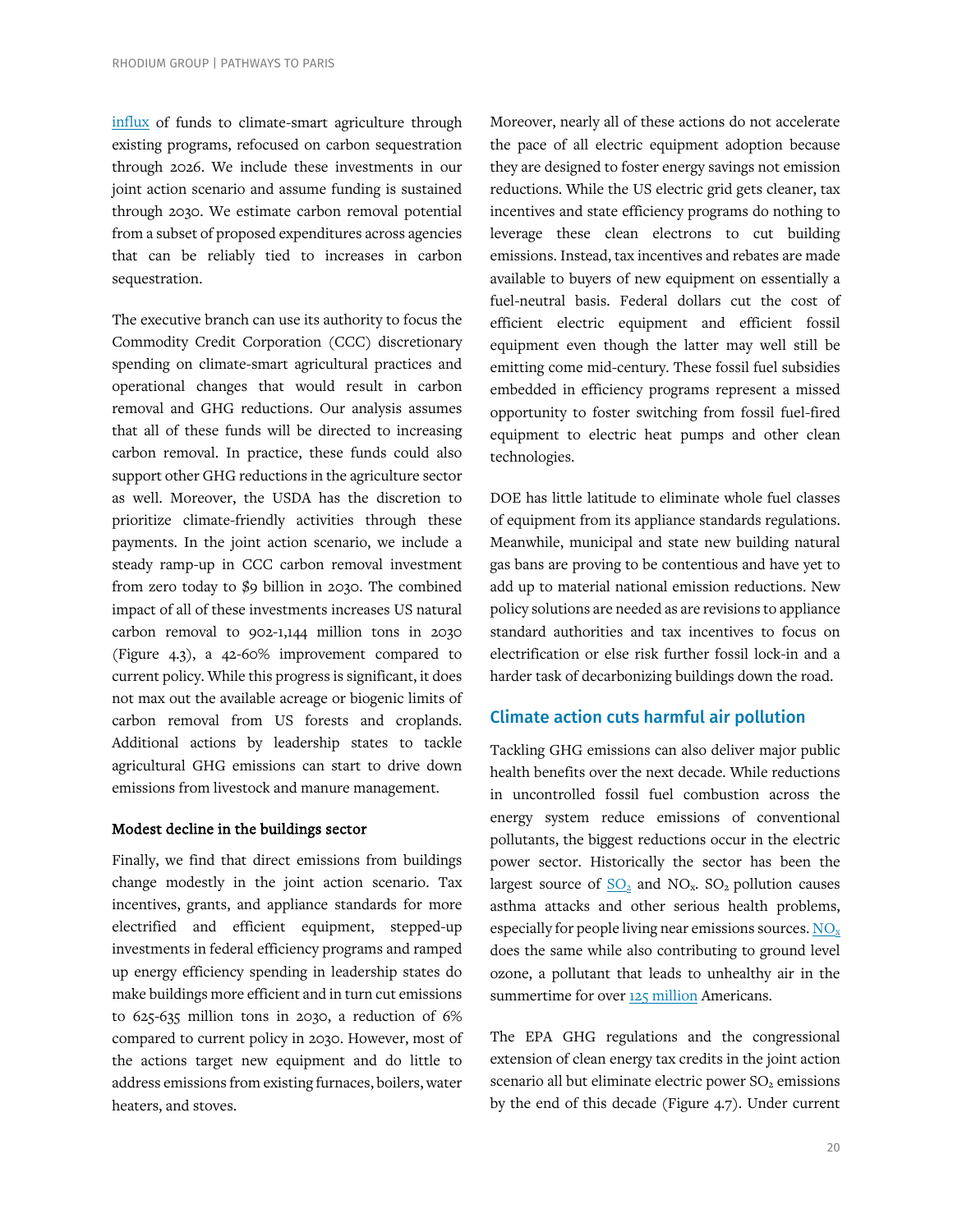policy,  $SO_2$  emissions decline through 2025 but then progress stalls out at 24-38% below 2020 levels in 2030. New clean generation in the joint action scenario displaces fossil and more than doubles this progress, pushing emissions down to 86-89% below 2020 levels. Most of these gains occur by 2025.

The joint action scenario drives important progress in cutting power-sector  $NO<sub>x</sub>$  emissions as well. Under current policy  $NO_x$  declines by  $35\%$  below 2020 levels in 2030 with most of that occurring by 2025. Clean generation pushing out coal and natural gas cuts  $NO<sub>x</sub>$ emissions down to 59-63% below 2020 levels by the end of the decade (Figure 4.8). These outcomes should help to prevent children from getting sick, costly hospital visits, and premature deaths thanks to a cleaner grid.

#### FIGURE 4.7

#### SO2 pollution from the electric power sector

Million metric short tons (left), change from 2020 (right)



Source: Rhodium Group

#### FIGURE 4.8  $NO<sub>x</sub>$  pollution from the electric power sector

Million metric short tons (left), change from 2020 (right)



Source: Rhodium Group

#### Consumers see energy costs drop

Opponents of ambitious climate action often raise the specter of higher consumer energy costs as a way to erode public support. They warn that any new policies that shift consumption away from cheap fossil fuels will inherently hit households with higher heating and electric bills and higher gasoline prices. We find that the opposite is true in our joint action scenario.

There are costs associated with cleaning the grid and regulating GHGs from power plants, vehicles and natural production. But consumers are cushioned from these costs due to three factors. First, tax credits included in the congressional budget package subsidize compliance and reduce the amount of costs passed on to consumers. Instead, these compliance costs are shifted from consumers to the federal treasury. Second, investments in energy efficiency reduce the amount of energy consumers use to heat their homes, get to work, and power office buildings. Finally, as the electric power sector shifts away from fossil fuels, lower natural gas demand leads to lower natural gas prices for all sectors of the economy. The result is that in 2030, national average annual household energy costs are \$411-\$566 lower than they were in 2020 and roughly \$500 lower than under current policy (Figure 4.9).

#### FIGURE 4.9





Source: Rhodium Group

In the electric power sector, household bills stay effectively flat in the joint action scenario, despite increased electricity demand from electric vehicles. As the grid gets cleaner thanks to clean energy incentives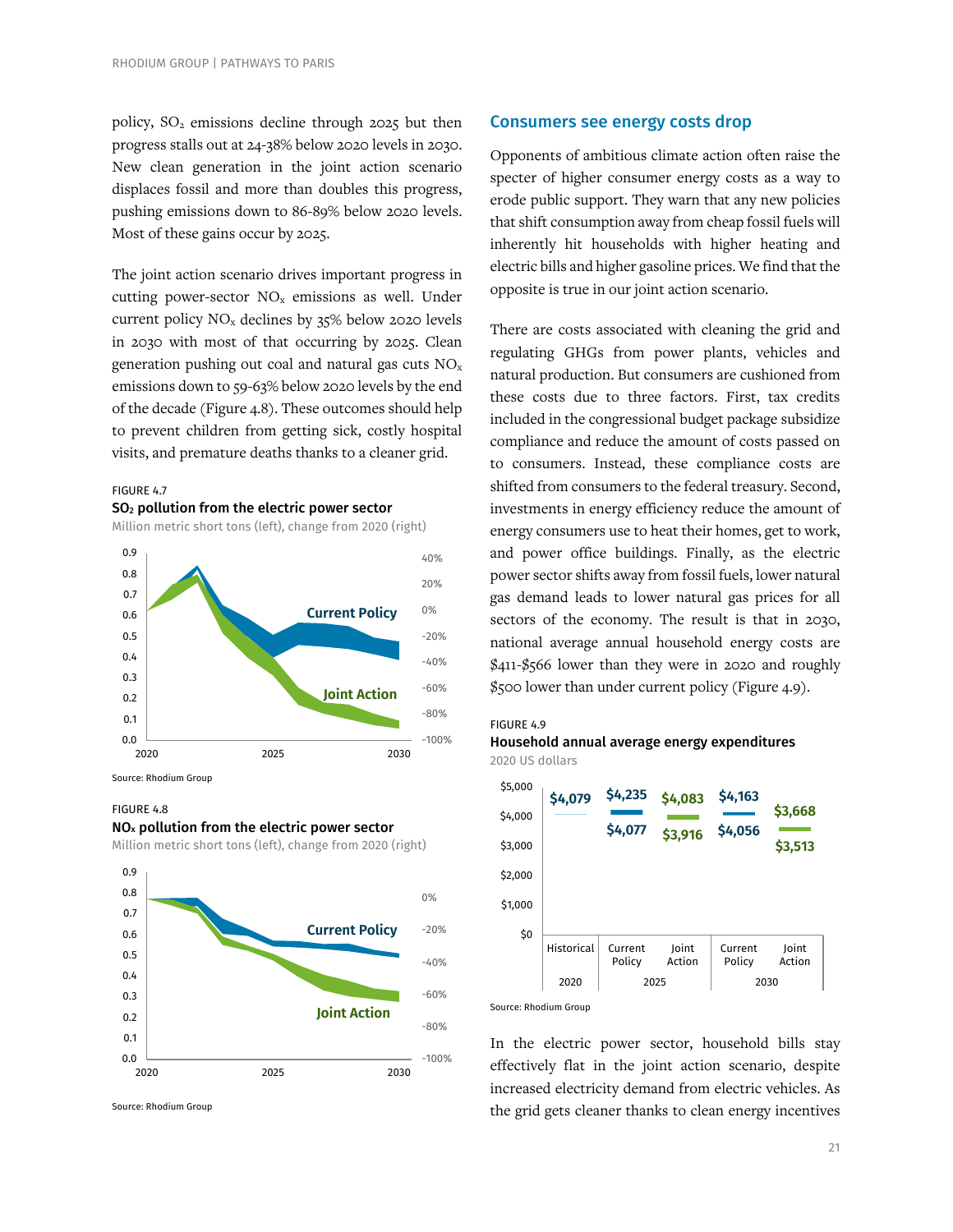and stringent regulations on new and existing power plants, monthly households see bills decline thanks to the same three factors. In 2030, households' electricity bills average \$120 a month—\$2 lower than today and between  $$1$  more and  $$5$  less than under current policy (Figure 4.10).

Of course, there will be variation in cost impacts across the country given the diverse nature of the energy system. Still, it's clear that substantial gains can be made in decarbonization without a major burden on households. These outcomes are contingent on passage of the congressional budget package. Without the substantial incentives contained in that legislation, our results would be very different.

#### FIGURE 4.10





Source: Rhodium Group

# US fossil fuel production

Key members of Congress [advocate](https://www.manchin.senate.gov/newsroom/press-releases/manchin-makes-no-sense-to-take-tools-out-of-the-toolbox-amid-transition-to-cleaner-energy-future) for a response to climate change that relies on innovation rather than the elimination of fossil fuels. We find that the suite of policies and measures in the joint action scenario put the 2030 target in reach without eliminating the domestic production of coal, oil, or natural gas. Nearly all of the investments, incentives, and regulations we consider in this analysis reduce demand for fossil fuels across the economy. The exception is ESPS on methane from oil and gas production, which marginally increases production costs but not substantially.

Lower fossil fuel demand does not fundamentally alter US production of oil and natural gas. In 2030, crude oil

production is essentially the same in both the current policy and joint action scenarios (Figure 4.11). While EVs takeoff through 2030 and displace gasoline, this decline is balanced with modest increases in petroleum exports. The US is also less reliant on oil imports in the joint action scenario.

Cuts in natural gas demand, especially in the electric power sector, do cause natural gas production to decline by roughly 10% compared to current policy, from 39-44 Quads to 36-40 Quads. Even with ambitious electric power sector regulation, 2030 US coal production is 4-5 Quads in 2030, which is a 50-56% decline compared to current policy.







Source: Rhodium Group. Note: Crude oil includes natural gas plant liquids.

# Congress's role in achieving the 2030 target

As of the time of publication in mid-October, we do not know if the budget package and infrastructure bill will get over the finish line. While the infrastructure bill contains important investments in RD&D and enabling policies for accelerating decarbonization, the budget package contains the lion's share of Congress's contributions to getting to the 2030 target.

It's reasonable to expect that if Congress fails to act, reaching the 2030 target will be far more challenging for two reasons. First, Congress will leave a considerable amount of potential emission reductions on the table that will have to be made up through the pursuit of even more ambitious policies by agencies and subnational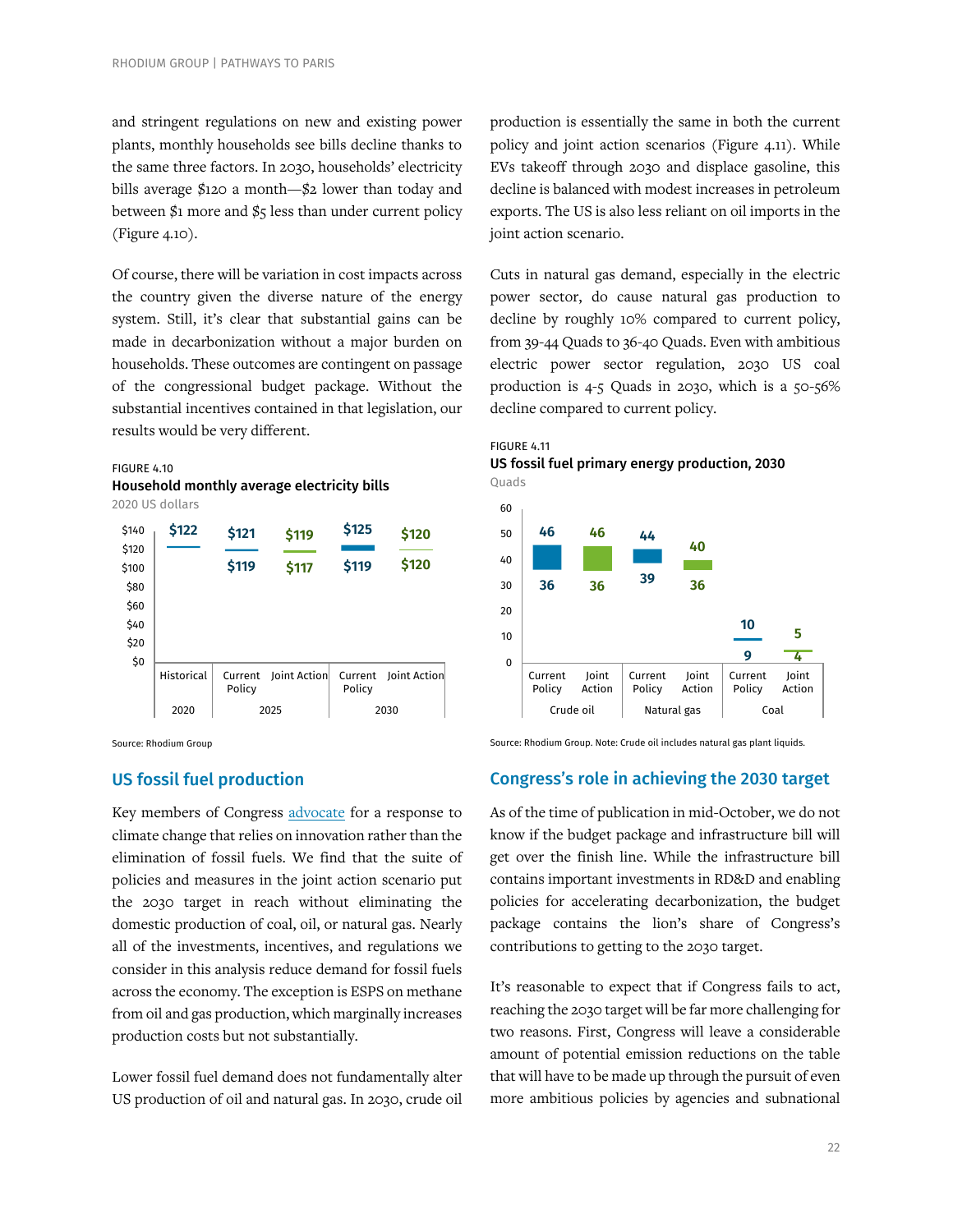actors. For example, every emission ton lost due to the absence of long-term renewable tax credits will need to be made up in the ambition of electric power NSPS and ESPS. This also raises the stakes associated with such regulations, as there are fewer backstops and risk hedges from policy overlap.

We previously found that six big ticket items currently under consideration for inclusion in the budget package could cut emissions by nearly a [gigaton](https://rhg.com/research/build-back-better-congress-budget/) in 2030 roughly half of the emissions gap. These six items are clean electricity and electric vehicle tax credits, rural cooperative clean energy investments, a Clean Electricity Performance Program, a methane fee, and investments in soil and forest carbon removal. If Congress does succeed in passing the budget package and all of these programs or other programs are included, reductions from legislation could be far greater than we show here. [Analyses](https://www.rff.org/publications/issue-briefs/cost-analysis-and-emissions-projections-under-power-sector-proposals-in-reconciliation/) published by [Senator Schumer's office](https://www.democrats.senate.gov/imo/media/doc/Dear%20Colleague%2008.25.21%20(FINAL).pdf) an[d others](https://energyinnovation.org/wp-content/uploads/2021/10/Modeling-The-Infrastructure-Bills-Using-The-Energy-Policy-Simulator.pdf) find that to be the case. If Congress passes an even smaller budget package where, for example, the duration of tax credits is less than ten years or the incentive values are lower than we consider, then reductions could be smaller. We do not estimate the impacts of the congressional components of the joint action scenario alone due to the uncertainty around what a final package might contain. When Congress does pass the budget package, we will publish estimates of what the final package will deliver.

The other reason why a lack of congressional action could jeopardize achievement of the 2030 target is the fact that tax credits and other incentives in the budget package lower the compliance and consumer costs associated with policy actions taken by agencies and states. Without these incentives, it's reasonable to expect that federal regulators and state officials will be less enthusiastic about pursuing all of the regulations we include in our joint action scenario at the levels of ambition necessary to put the 2030 target within reach. EPA, DOE, and leading states may choose to pursue fewer regulations and lower ambition for the actions they do pursue compared to what we consider in the joint action scenario. It's much easier to envision EPA regulating GHG emissions from refineries when

entities can get an \$85/ton tax credit for employing carbon capture for compliance than without that support. Likewise, it's easier to envision more states adopting 100% zer0-emission vehicle (ZEV) targets if every EV buyer can get \$7,500 or more in federal subsidies.

Long-term incentives provided by congressional action also create a fundamentally different political landscape for agencies and states to pursue regulations that are far more ambitious than previous efforts. It should be politically and economically easier to justify more ambitious GHG regulations if the federal government is subsidizing the technologies needed for compliance through tax credits and grant programs. This is the case for nearly all EPA and DOE regulations and some state programs considered in the joint action scenario.

# How certain can we be about reaching the 2030 target?

Now that we have demonstrated that a combination of congressional legislation, executive branch regulations, and subnational leadership can put the 2030 target within reach, it is worth considering what can change our estimates. Our emissions ranges reflect technology, energy market, and land-use uncertainty. If the US ends up on the pessimistic (more expensive clean technologies, lower fossil fuel prices, declining land-use sequestration) end of this range, then additional actions beyond the ones we consider in the joint action scenario will be necessary to make sure the 50% target is reached. At the same time, if the US is on the more optimistic (cheaper technologies, more expensive fossil fuel prices, and static land-use sequestration) end of this range, then pursuit of all the components of the joint action scenario should be enough to put the target within reach. There are other important factors that can influence the trajectory of US emissions under the joint action scenario.

#### Legislative risk

As of the time of publication in mid-October, we do not know the final text of the budget package while the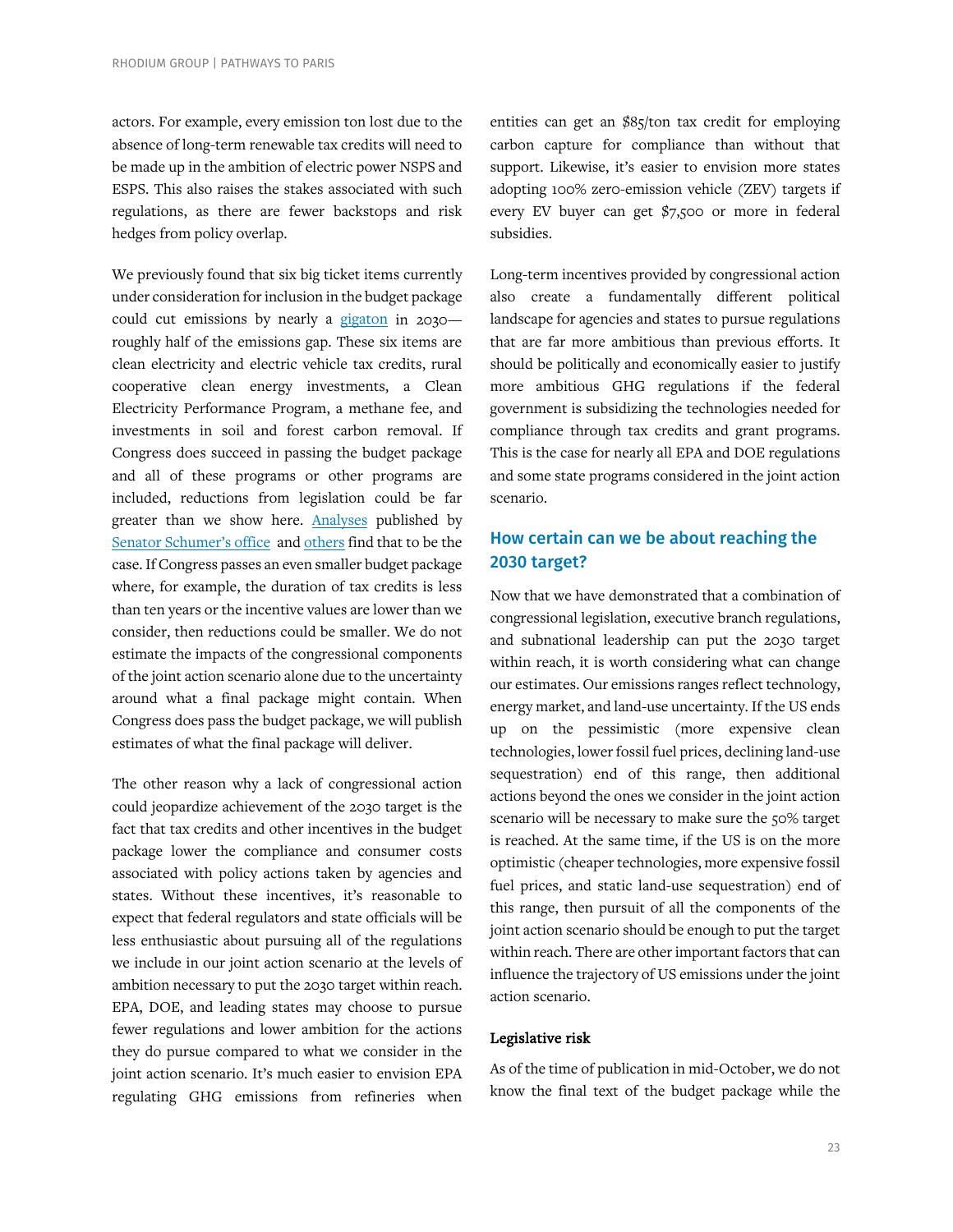infrastructure bill is set in stone. The White House as well as House and Senate leadership are now negotiating top-line spending levels and determining what programs will make it into the budget package. If the final budget package does not contain a full spectrum of investments and programs like what we consider in our scenario, then the contribution towards meeting the 2030 target will be smaller. The reverse is also true—Congress could include more ambitious policies than we consider here that could potentially lead to even greater emission reductions than what we've shown.

Beyond political uncertainty, there's the possibility that some programs in either package do not work as intended. There are almost no mandates or regulations in either package. The nature of the budget process means the package consists mostly of incentives, direct funding, and other investments that can drive decarbonization, but outcomes are not guaranteed. In this analysis, we account for much of this uncertainty through a range of market and technology cost assumptions. Still, the future will always be uncertain to some degree.

It's important that beyond drafting effective legislative text, the Biden administration implements both bills as quickly and carefully as possible to make the most of the opportunity and to flag course corrections for Congress if needed. The quicker these policies are in place, the higher the chance of success in cutting emissions.

#### Ambition risk

Just because an agency has the authority to regulate or political leaders in a state have the will to put in place new policies, that doesn't mean those policies will be sufficiently ambitious to help get the US to its 50% target. The cost and performance of commercial and emerging clean technologies is improving so fast that regulators may not take such developments into account when setting new rules, missing important opportunities to cut more emissions. Moreover, agencies and states have rarely acted in an environment where long-term, substantial tax credits and grant

programs can subsidize the costs of compliance. Regulators will need to recalibrate for this new landscape and rewrite the ambition playbook for the decade ahead. As a case in point, the original Clean Power Plan was intended to cut electric power sector emissions by 32% below 2005 in 2030. The ESPS we include in the joint action scenario achieves an 80% cut in electric power sector emissions, with little impact on national average household electric bills, thanks in part to congressional investments in clean energy. If regulators instead set rules based on stale historical data and no regard for the new long-term incentives in place, then there is a real risk that new rules will not be sufficiently ambitious to close the emissions gap.

### Legal risks

Nearly every time a federal agency promulgates a new regulation, a concerned party launches a legal challenge. This is the case even when the authorities used by the agency rest on settled law backed by numerous precedents. Some lawsuits delay regulations while others have little impact. Some of the regulatory actions contained in the joint action scenario rely on authorities that have been used infrequently over the 40+ years that the Clean Air Act has been in place. This presents more legal uncertainty around the boundaries of what's possible for EPA in constructing regulations such as ESPS under section 111d. We constructed our assumptions based on current technology costs and performance data and constrained interpretations of what is required under 111d. While we believe our scenarios are reasonable, we are not legal experts nor are we Supreme Court justices that may have the final say on whether a regulation will stand or not.

If a regulation incurs a substantial legal challenge, there is a risk that implementation may be delayed, reducing the chance of achieving 50% in 2030. Worse, a rule could be remanded back to the originating agency where it will need to start the process over again from scratch. Any actions by agencies to promulgate rules in line with achieving the 50% target will need to be on solid legal footing.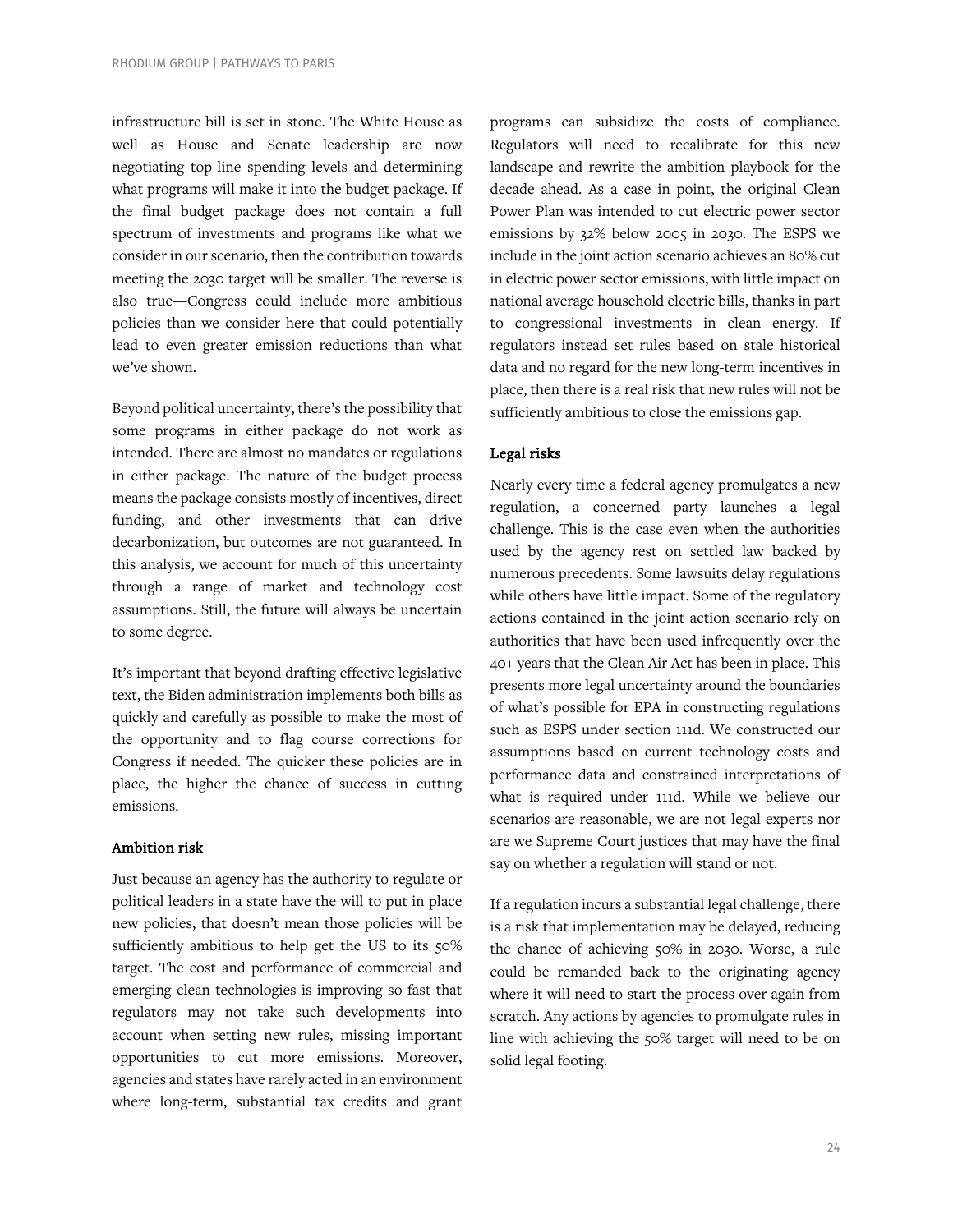### Election risks

If recent history tells us anything, it's that elections matter and their outcomes can lead to big shifts in the political landscape. 2020 ushered in a new unified federal government that is prioritizing climate action. There is no reason to assume a repeat in 2022 or 2024. Many of the executive branch actions in the joint action scenario will require sustained implementation after the end of President Biden's current term. If the White House changes hands and a new president chooses to roll back new climate rules, that alone could delay action enough to put the 2030 target out of reach. There will be almost no time left to make up for lost progress.

This same risk applies at the state level. Leadership states are driven by climate-conscious governors and legislatures. If an election shifts control to new leaders who don't make climate a priority, then the emission reductions we estimate from subnational action may be lower. The reverse is also true. If a large emitting state not considered a leadership state in our analysis were to make climate change a priority, then there is a chance of more emission reductions materializing from subnational action.

#### Technology risks

Finally, some of the emission reductions in the joint action scenario hinge on the rapid scale-up of key clean energy technologies and their underlying infrastructure. If carbon capture, batteries, renewables, or other technologies do not scale as fast as they do in our modeling, other actions will need to be pursued to make up the difference. The investments and programs in the infrastructure and budget packages should reduce this risk to a large degree.

### An achievable, but challenging, race ahead

Our joint action scenario demonstrates that a series of policy actions by Congress, agencies, and subnational actors can put the US within reach of its 2030 climate target. It shows how a combination of actions across all levels of government can get to the goal. What it can't show is the level of sustained political will and effort required to make sure everything goes the right way at every point in the process from here to 2030. Achieving the 2030 target will require a long-term, coherent, and ambitious series of actions reinforced by civil society pressure and acceptance by reluctant actors in the private sector. Without a continuous, sustained push, achievement of the target may not happen.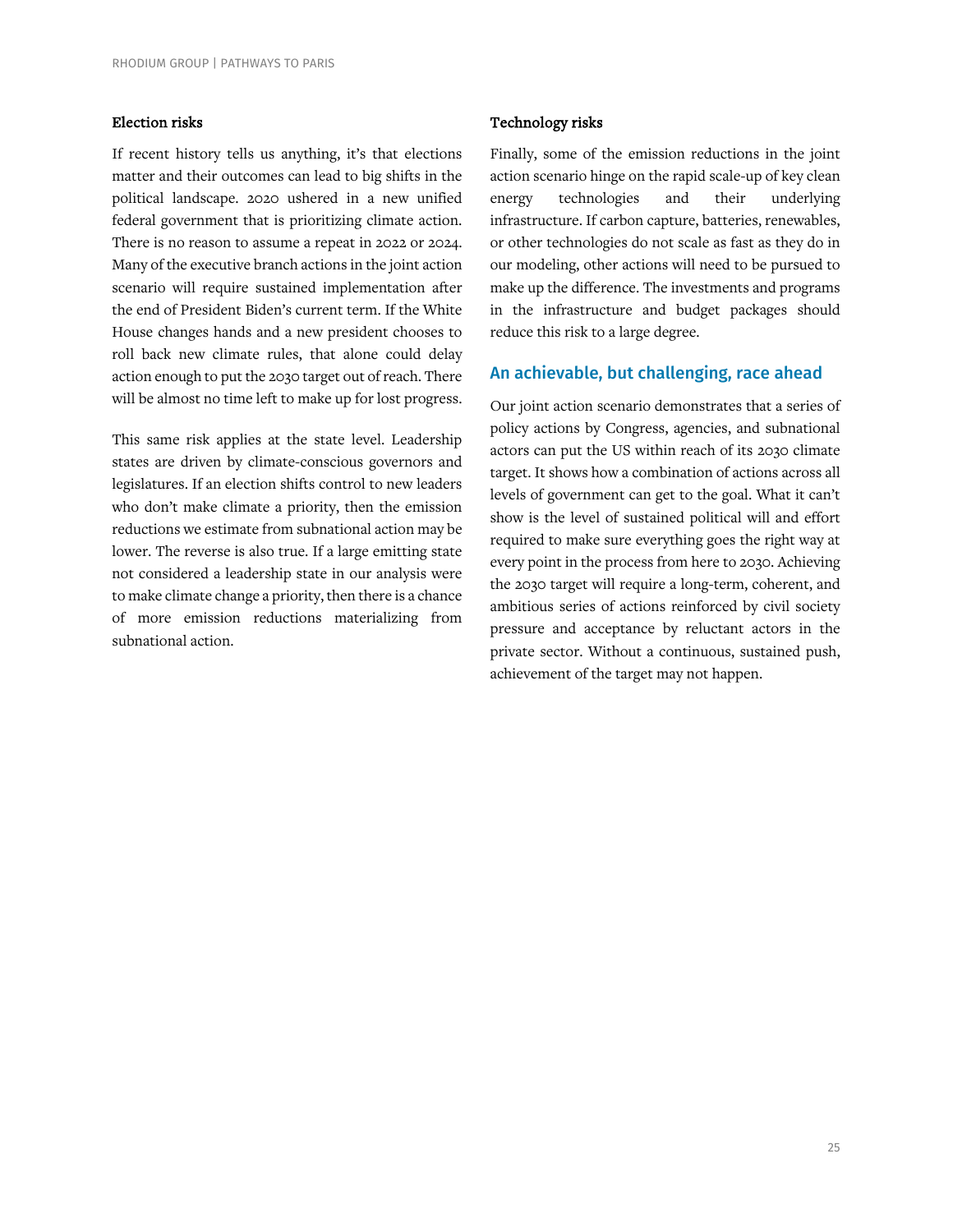# CHAPTER 5 Additional Policy Opportunities

In the event that not all policies considered in our joint action scenario are pursued, or if they are pursued but they come up short due to legal challenges or implementation delays, there are other policies we do not model that have the potential to help achieve the 2030 target. For the most part we did not include these policies because they either are not firmly part of the legislative debate or they present more challenges and complexities for agencies and states than the policies we do consider. Still, a qualitative assessment of options is useful should additional ideas be needed to get to 50% or opportunities arise to push past it.

We break down policy options based on where they interact with the economy and energy system and then discuss what they could look like if pursued by different actors. Before we do, it's worth reflecting on where emissions are across sectors in our joint action sensitivity scenarios. Over the next decade, we find that the electric power sector becomes the smallest emitting sector behind buildings and agriculture. Industrial and transportation emissions are neck and neck in 2030, and combined account for 58% of US emissions (Figure 5.1). Climate action beyond our joint action scenario must focus on these highest emitting sectors.

### Economy-wide

A carbon price, applied to key sectors or across the entire economy, has been seen as the most efficient and straight-forward way to tackle climate change. A carbon price can amplify the impact of clean energy incentives included in our joint action scenario and sends a longterm signal for investors to shift towards a net-zero economy.

A carbon price is not a new idea. The European Union's program and the power sector focused [Regional](https://www.rggi.org/)  [Greenhouse Gas Initiative](https://www.rggi.org/) (RGGI) in the Northeast have both been in operation over a decade, and California's program is the [foundation](https://ww2.arb.ca.gov/resources/fact-sheets/ab-32-global-warming-solutions-act-2006) of its approach

to climate action. Despite a plethora of legislative proposals in Congress, a carbon price has not gained political traction at the federal level.

# FIGURE 5.1 US net GHG emissions, 2030

Million metric tons of CO<sub>2</sub>e



Source: Rhodium Group

EPA does hav[e authority](https://climate.law.columbia.edu/sites/default/files/content/Combatting%20Climate%20Change%20With%20Section%20115_Summary.2020_0.pdf) under section 115 of the Clean Air Act to require states to implement pollution reduction plans in line with international commitments. EPA may be able to use this authority to impose a federal cap-and-trade program as part of its efforts to meet the 2030 target, which is a commitment under the UN Framework Convention on Climate Change. While [some have found](https://globalchange.mit.edu/sites/default/files/MITJPSPGC_Rpt351.pdf) that using this authority could drive deep emission reductions, the process, potential ambition and timing associated with pursuing this path is not clear as section 115 has rarely been used. This also means that what constitutes a legal use of section 115 has not been tested in the courts.

States can also expand their use of carbon pricing to help cut US emissions. RGGI could expand to include more states or sectors. More states could adopt California's approach. Some states are contemplating a regional cap on road fuel emissions through the Transportation Climate Initiative. Thoughtful expansion of the use of carbon pricing should yield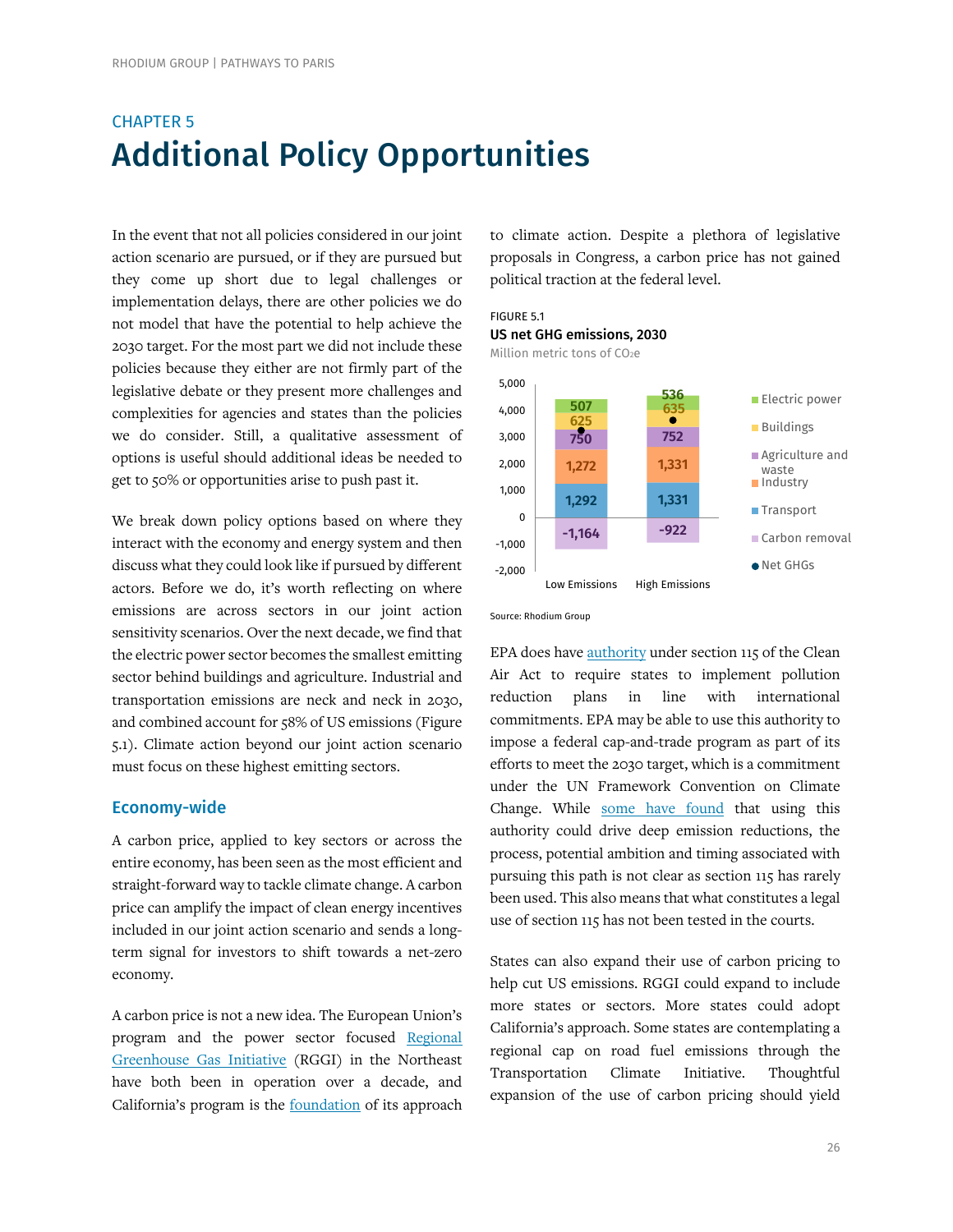incremental emission reductions beyond our results or reduce the need for other measures.

Congress can also enact a carbon price as part of the budget package or in future legislation. Previous [Rhodium Group](https://rhg.com/research/expanding-the-reach-of-a-carbon-tax/) research found that the lowest and highest carbon tax rates contained in recent  $congressional$  proposals could cut energy  $CO<sub>2</sub>$ emissions by 33-41% below 2005 levels before any other additional measures are pursued.

# Resource restrictions

For at least the last few decades, environmental advocates have continuously advocated for restricting fossil fuel leasing on public lands and blocking new fossil fuel infrastructure. The Biden administration heeded their call in freezing new leases of oil and gas on public lands during its first 100 days in power. Fights continue on permitting oil and gas infrastructure across the country.

As we note in the previous chapter, with the exception of coal, US fossil fuel production is little changed in the joint action scenario. While lease restrictions may constrain fossil fuel supplies over multi-decade timeframes, they will do little in the next ten years to change market dynamics and reduce GHG emissions. This is because of the fact that the vas[t majority](https://crsreports.congress.gov/product/pdf/R/R42432) of fossil fuel production in the US is not on public lands, and it will take at least a decade to unwind currently held leases. Any public land restrictions will shift production to private lands with little change in the supply or price of fossil fuels. Restricting infrastructure build-out may cause local fossil fuel price increases, but it is unlikely to be big enough to shift emissions in the right direction.

That's not to say that either action has no environmental benefits. Reduction in fossil fuel production on public lands limits land and water impacts associated with drilling and mining. Infrastructure has its own land and water impacts. Both have legacies of undue impacts on disadvantaged communities. For these reasons and others, such policies may be worth pursuing but neither is likely to

lead to GHG emission reductions anywhere close to the magnitude of the policies considered in our joint action scenario.

# Clean fuels

Transportation remains a leading source of emissions under our joint action scenario in 2030, with electric vehicles making up 53-57% of new vehicle sales. Clean [fuels policies](https://theicct.org/sites/default/files/publications/LCFS-and-EVs-dec2020.pdf) can accelerate emission reductions and improve air quality where electrification will take time to deliver because of the slow turnover of vehicle stock or where electrification may not be feasible.

Existing state and federal clean fuel policies have garnered bipartisan support and driven investment in low carbon technology and innovation. Since 2005, the [Renewable Fuel Standard](https://www.epa.gov/renewable-fuel-standard-program) (RFS) requires the sale of a set volume of renewable transportation fuel to reduce fossil transportation fuel use. RFS fuel volumes are currently set through 2022. Enforcement of RFS volumes through the 2020s may lead to more biofuels displacing fossil and reduce GHG emissions. To date, the Biden administration has not taken actions to do so.

[California,](https://ww2.arb.ca.gov/our-work/programs/low-carbon-fuel-standard/about) [Washington,](https://ecology.wa.gov/Air-Climate/Climate-change/Greenhouse-gases/Reducing-greenhouse-gases/Clean-Fuel-Standard) an[d Oregon](https://www.oregon.gov/deq/ghgp/cfp/Pages/default.aspx) have implemented technology-neutral Low Carbon Fuel Standards (LCFS) that reduce the carbon intensity of each state's transportation fuel. These clean fuel policies are part of the states' climate action portfolios and work in coordination with carbon pricing, vehicle standards, and incentives to achieve state climate targets.

EPA implements the RFS through section 211 of the Clean Air Act. EPA may be able to use this same authority to modify the RFS into a clean fuel standard (CFS)—a technology-neutral fuels program modeled on state LCFS programs that could also apply to aircraft and marine vessels. A CFS could accelerate development and deployment of low carbon fuels and support the Biden administration's [goal](https://www.whitehouse.gov/briefing-room/statements-releases/2021/09/09/fact-sheet-biden-administration-advances-the-future-of-sustainable-fuels-in-american-aviation/) of reducing aviation emissions.

In lieu of a federal CFS, additional states—beyond the leadership states considered in our joint scenario could adopt LCFS [programs.](https://www.betterenergy.org/wp-content/uploads/2020/01/Clean-Fuels-Policy-for-the-Midwest.pdf) LCFS programs can also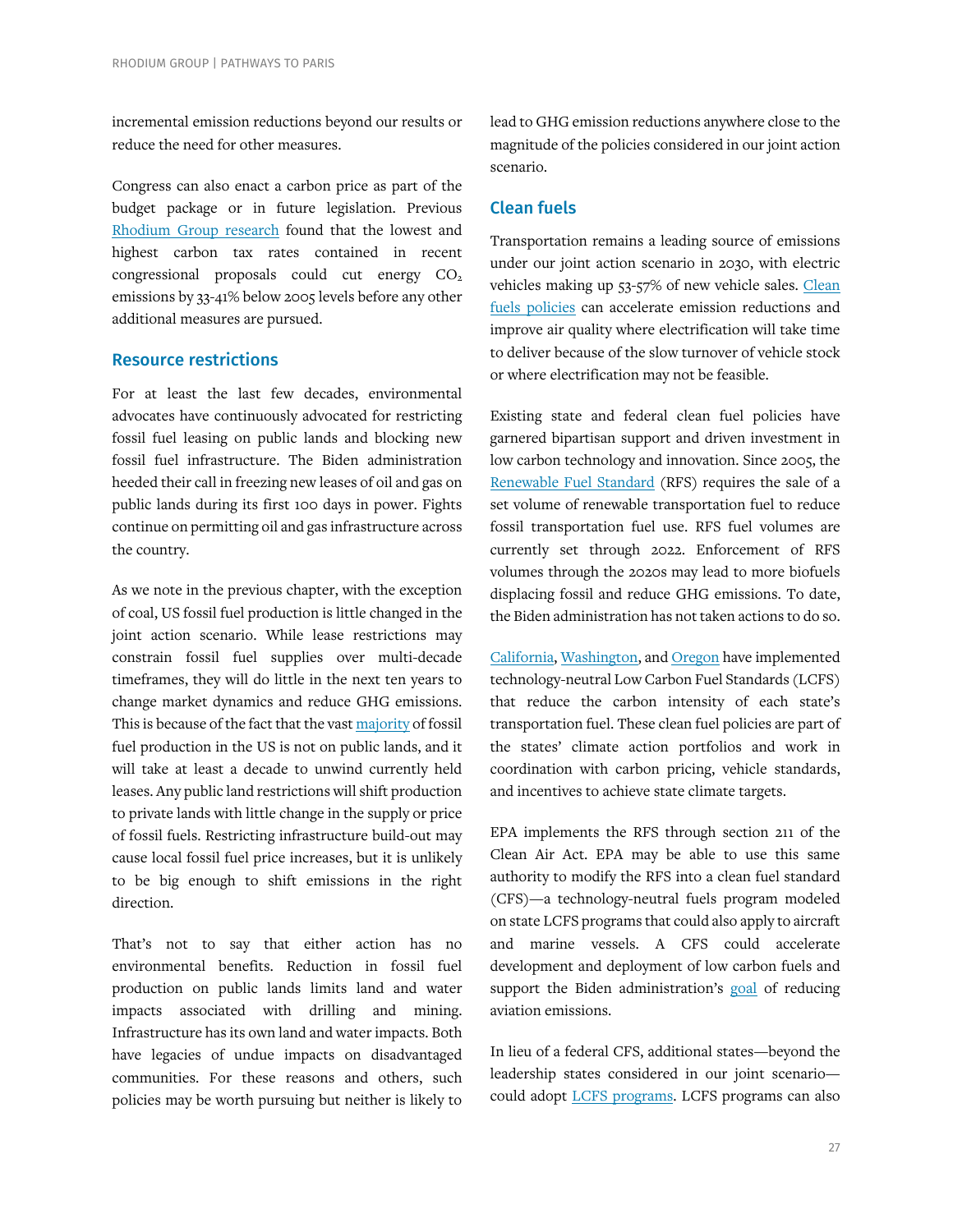be extended beyond the transportation sector to cover fuels used in the industrial, agriculture, and building sectors.

The expansion o[f technology-neutral clean fuels policy](https://rhg.com/research/closing-the-transportation-emissions-gap-with-clean-fuels/) would complement our joint action scenario and provide additional emission reductions in 2030 and strong price signals for clean fuel deployment through mid-century.

# Clean products

Industrial emissions also remain stubbornly high in our joint action scenarios. Though carbon capture and clean hydrogen help make a dent in the sector's emissions, industrial facilities remain heavily dependent on gas and, to a lesser extent, coal as both fuels and feedstocks in 2030. Electrification, novel lowcarbon production processes, increased use of clean fuels, and amped-up carbon capture deployment are all technological solutions that can drive still greater GHG reductions in the industrial sector, but they will require policy support above and beyond what we've modeled here.

One such idea is low-carbon government procurement requirements, often called "Buy Clean." In such policies, government agencies are required to procure less GHG-intensive versions of products, often raw materials like steel and cement, and are permitted to pay a premium for such goods. The federal government i[s the single largest consumer of goods and services,](https://www.epa.gov/greenerproducts/selling-greener-products-and-services-federal-government) and all levels of government taken together represent huge markets for materials used in building roads, bridges, public housing, and other large-scale infrastructure. By being early adopters and helping buy down some of the current increased cost of low-GHG products, governments can help to open wider markets for clean products.

The state of California currently has a [Buy Clean](https://www.dgs.ca.gov/PD/Resources/Page-Content/Procurement-Division-Resources-List-Folder/Buy-Clean-California-Act)  [requirement](https://www.dgs.ca.gov/PD/Resources/Page-Content/Procurement-Division-Resources-List-Folder/Buy-Clean-California-Act) in place for key construction materials; other states could adopt such a policy, and all states could expand the list of covered products to be more comprehensive. At the federal level, the Senate budget instructions enumerated federal investment in green

materials procurement as a priority for the \$37 billion in spending allocated to the Homeland Security and Governmental Affairs committee.

To further drive industrial decarbonization, the federal government or states could implement clean product [standards](https://rhg.com/research/clean-products-standard-industrial-decarbonization/) (CPS). In this policy, a government would establish a maximum level of GHGs that could be emitted in the production of a given product and ban the sales of products over that threshold. Over time, governments can lower these maximum levels. Though this novel and potentially ambitious policy hasn't yet been adopted, and there are numerous trade and administrative questions to iron out, it can provide the technology-neutral impetus required to achieve deep decarbonization in the industrial sector. A CPS will almost certainly require an act of Congress to authorize a federal program. Legislation will also be needed if a state decides to pursue the same.

# Clean buildings

We find the least GHG abatement in our joint action scenarios in the residential and commercial buildings sector. Quite simply, policies in place today and being discussed in Washington and state capitals are largely insufficient in scope and design to make meaningful impacts. Clean energy in buildings has, for the most part, been focused on improving energy efficiency. But with an ever-cleaner grid, energy efficiency is no longer an unmitigated climate good—especially if investments support new, long-lived assets that will perpetuate the burning of fossil fuels for decades to come.

Congress can start to take action by adopting the electrification grants proposed as part of the House Energy and Commerce budget reconciliation bill. But these grants only provide \$3.5 billion in total (with an additional \$8.5 billion in grants provided for whole home efficiency retrofits, which could feasibly be leveraged in part for electrification as well), while the Center for American Progress and Rewiring America have [estimated](https://www.rewiringamerica.org/policy/appliance-rebates-plan) a federal government price tag of \$265 billion between now and 2031 to fully replace key electric appliances in residential homes. State funding can help fill this gap as well, but more than an order of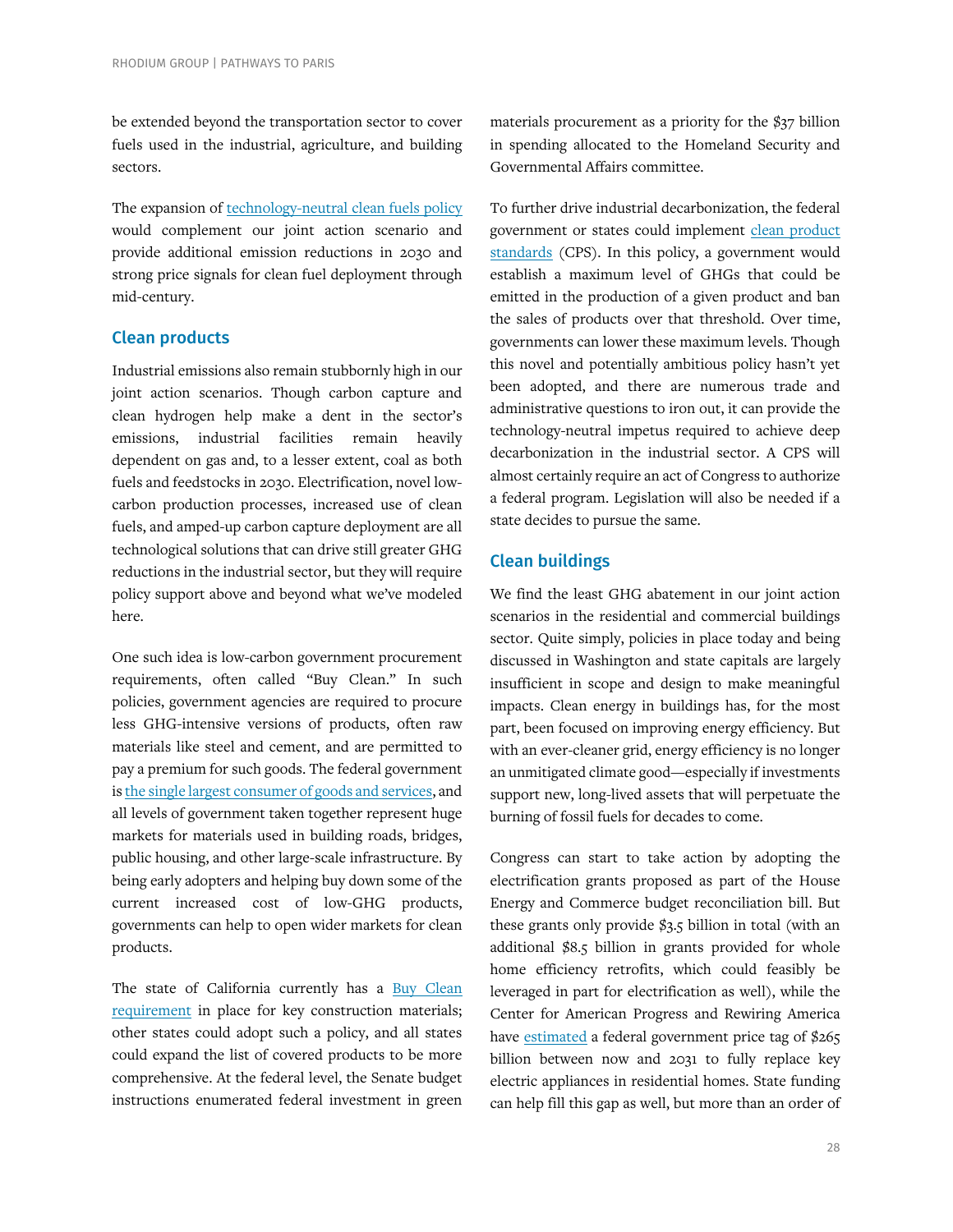magnitude increase is necessary to drive large-scale residential electrification. Similar programs are also necessary on the commercial building side.

Federal and state governments can also refocus existing programs to improve their climate impacts. Current tax provisions incent the deployment of both efficient gas and electric appliances, and [18% of annual state energy](https://www.aceee.org/research-report/u2011)  [efficiency spending](https://www.aceee.org/research-report/u2011) goes to lock in new gas-burning heaters, water heaters, and cooktops. To achieve deep decarbonization in the buildings sector, policymakers can redirect all funding to efficient electric appliances only. [Smart electric efficiency investments](https://www.aceee.org/press-release/2021/09/report-states-climate-efforts-will-be-more-costly-less-equitable-without) can not only reduce overall electric demand, reducing the build-out of new clean generation required, but also support greater penetration of variable renewables by shifting load to periods of plentiful wind and solar.

Finally, municipalities, states, and the federal government can consider regulatory approaches to building decarbonization. One option for doing so is for EPA to use its authority under the Clean Air Act to restrict the sale of new fossil fuel furnaces and water heaters. Other options include bans on the sale of new fossil-fired appliances and on hooking up fossil fuel infrastructure for new residential and commercial buildings.

# Conventional pollutant controls

Before climate change was identified as the global threat that it is, environmental policy was primarily focused on cutting emissions of harmful pollutants such as particulate matter,  $SO_2$ , and  $NO_{X}$ , as well as water pollutants and toxic wastes. Actions that drive further reductions in these pollutants can deliver major public health benefits, especially for disadvantaged

groups. The same actions have the potential to cut GHG emissions.

Regulations that reign in pollution from new vehicles as well as new and existing power plants and factories can help accelerate demand for clean fuels and electric alternatives. They can also shift the economics for some sources where it makes more sense to retire instead of retrofit. For example, the Obama administration's Mercury Air Toxics Standards set stringent new emissions standards for coal and oil-fired power plants. Of the nearly 114 GW of plants subject to the standards that weren't already in compliance, [77% installed](https://www.eia.gov/todayinenergy/detail.php?id=32952)  [pollution controls](https://www.eia.gov/todayinenergy/detail.php?id=32952) while the remainder switched to natural gas or retired. The result was lower toxic pollutants and GHG emissions.

Active pursuit of new public health-focused regulations by federal and state agencies may help have the cobenefit of cutting GHG emissions and getting the US closer to achieving the 2030 target.

# More ideas are welcome

When it comes to decarbonization, there will never be a shortage of demand for new policy ideas. Creative thinking on how to use existing authorities to accelerate emission reductions and on new approaches that can garner a broad enough base of support for passage and implementation will expand the toolkit available to current and future policymakers across the nation. Advocates, investors, academics, think tank scholars, and others should redouble their efforts to construct the next wave of base hit and home run policies. Doing so will increase the likelihood of accelerated action.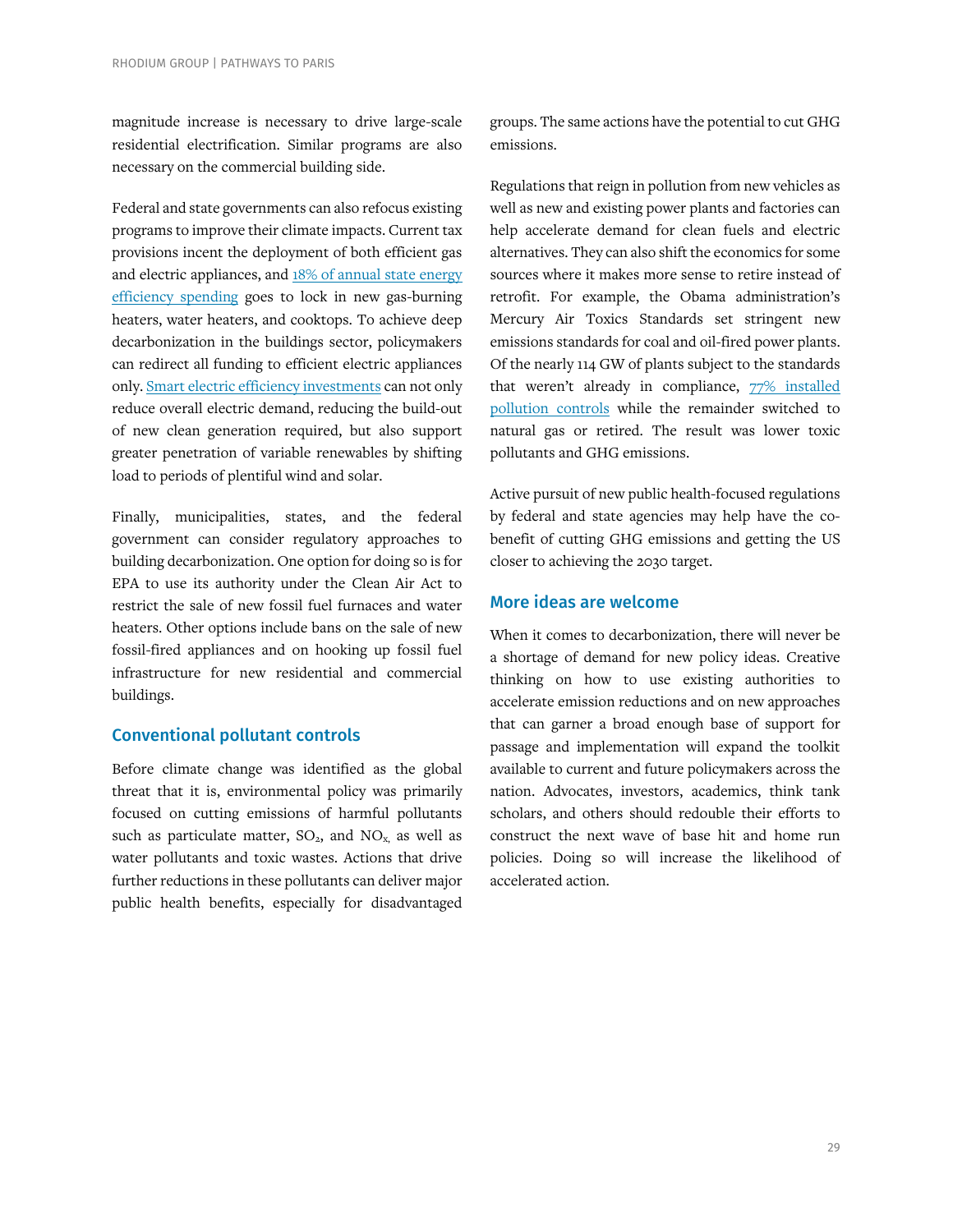# CHAPTER 6 The Road Ahead

While doable, getting to the 2030 target will be a challenge. Success will set the US up for the even greater hurdle of achieving net-zero emissions by midcentury. Failure will make the next round of effort to reach net-zero over the subsequent 20 years even harder. In addition, it will make it more difficult to rally the international community to also do its share.

# Beyond 2030 is a whole new ballgame

Assuming the US does achieve the 2030 target through policy actions that look similar to the joint action scenario, the opportunities for the next set of emission reductions wil[l look very different](https://www.evolved.energy/post/2019/05/08/350-ppm-pathways-for-the-united-states) from today.

#### FIGURE 6.1 Change in US sectoral emissions, 2020 and 2030 Million metric tons of CO2e



Source: Rhodium Group

As we show in Chapter 4, getting to the 2030 target relies on harnessing cheap and fast emission reductions in the electric power sector supplemented by smaller contributions across the rest of the economy. In 2030, the largest emitting sectors, industry, and transportation, will make up more than half of total emissions (Figure 6.1). These two sectors also prove to be much harder to decarbonize than electric power. Tackling these emissions will require new strategies and technologies not commercially available today.

In the transportation sector, while light-duty vehicles may be on a path to near full electrification by 2050, batteries are unlikely to be enough to decarbonize heavy-duty trucking, marine shipping, and aviation. Wide-spread availability of [clean fuels](https://rhg.com/wp-content/uploads/2021/01/Closing-the-Transportation-Emissions-Gap-with-Clean-Fuels-1.pdf) including synthetic fuels and advanced biofuels will be needed.

In the industrial sector, while it's already highly energy efficient and has plentiful opportunities for carbon capture deployment, industrial demand is expected to grow through mid-century. Meeting this demand sans emissions will usher in new low-carbon production processes including a role for [clean hydrogen](https://rhg.com/research/clean-hydrogen-decarbonization/) as a decarbonized feedstock and to provide the hightemperature heat needed for industrial production.

The same challenges apply to buildings. If the current slow pace of electrification continues, clean alternatives to natural gas such as synthetic gas will be needed to decarbonize this sector. In agriculture, low-GHG production processes for meat and dairy will need to be developed and scaled along with plant-based alternatives.

Electric power decarbonization will need to continue after 2030 to deliver the full potential from electrification of cars and buildings. To get at the last 20% of emissions reductions, the continued scale-up of renewables will be critical. As the grid becomes dominated by variable generation, clean, dispatchable assets like next-generation natural gas plants, advanced geothermal, advanced nuclear plants and long-duration storage (including hydrogen storage) will be needed to maintain balance on a daily and seasonal basis.

Finally, carbon removal will need to continue to scale to counter any remaining emissions by mid-century. This strategy will also be an important hedge should decarbonization efforts in other sectors fall short of what's needed. Natural solutions will continue to play a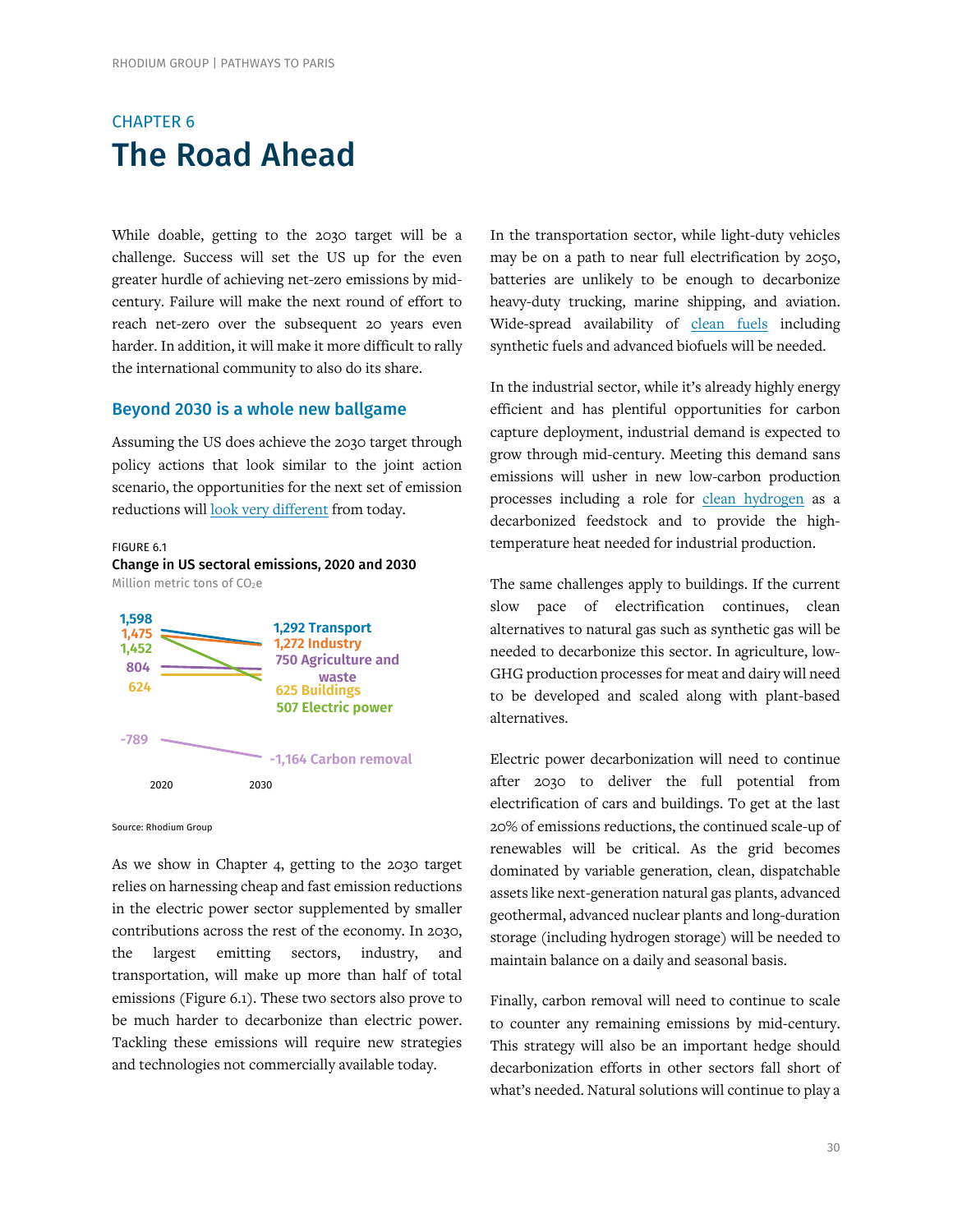role just as they do today but may hit land and biological limits while a changing climate may make the total carbon sink less reliable. This fact means technological carbon removal, such as bioenergy with carbon capture and storage (BECCS) and DAC with storage (DACS), will [need to scale up](https://rhg.com/research/capturing-leadership-policies-for-the-us-to-advance-direct-air-capture-technology/) from near zero today to gigaton scale over 30 years. In a net-zero America, carbon removal is not a free pass to emit, it's the lynchpin to getting to zero after all other efforts deliver the reductions they are going to deliver.

#### Tackling the green premium

An additional challenge is that most of the technologies needed to cut emissions in the 2030s and beyond are not affordable or commercially available at scale today. The [green premium](https://www.breakthroughenergy.org/our-challenge/the-green-premium) for hydrogen, clean fuels, clean dispatchable generation, DACS and other products and technologies is too high and the supply chains are unestablished. Without innovation and cost reductions through deployment and scale, the US will not have the tools it needs to get the rest of the way to net-zero by mid-century—at least not in an affordable manner.

The good news is that all of these emerging clean technologies exist today at research and demonstration scales. The infrastructure and budget packages in Congress contain massive new investments in research and development and commercial deployment for all of these technologies. While they will play a small role in reaching the 2030 target, these investments will be critical to enabling the next wave of climate action later this decade and beyond.

Last, it's not just the emerging clean technologies themselves that are essential to our low-carbon future—the infrastructure that enables them is a monumental lift as well. The systemic build-out of transmission lines and carbon dioxide and hydrogen pipelines are examples of areas where extreme streamlining and coordination will be needed to achieve decarbonization goals within the first half of this century.

We will track the progress of these technologies and assess whether or not they are on track to meet the challenge ahead in a subsequent analysis.

#### Post-2030: a more moderate pace

#### FIGURE 6.2

#### US net GHG emissions trajectory, 2020-2050

Million metric tons of CO<sub>2</sub>e (left), change from 2005 (right)



Source: Rhodium Group analysis

Another point of encouraging news is that if the US meets the 2030 target, the pace of emission reductions required to reach net-zero by mid-century is a bit slower than what's needed in the 2020s. The scale of the challenge is still daunting, nothing short of transforming the entire energy system. The US has a long, challenging road ahead (Figure 6.2). Still, if the US is able to achieve 230-240 million tons per year in emission reductions on average through 2030, then maintaining the roughly 165 million ton per year pace needed to get to net-zero in 2050 does not seem impossible, especially if the scale-up of emerging clean technologies is on track.

#### Time to get to work

The US and the world have little time or room for error to avoid the worst impacts of climate change. This analysis shows that with sustained, deliberate efforts by Congress, federal agencies, and subnational actors, the ambitious 2030 US target is within reach. Now it's time for Congress to pass a robust investment package alongside the infrastructure bill to serve as the foundation of an unprecedented decarbonization policy push. We hope this analysis provides leaders at all levels and corners of the US with the tools needed to get the country on track to tackle the threat of climate change.